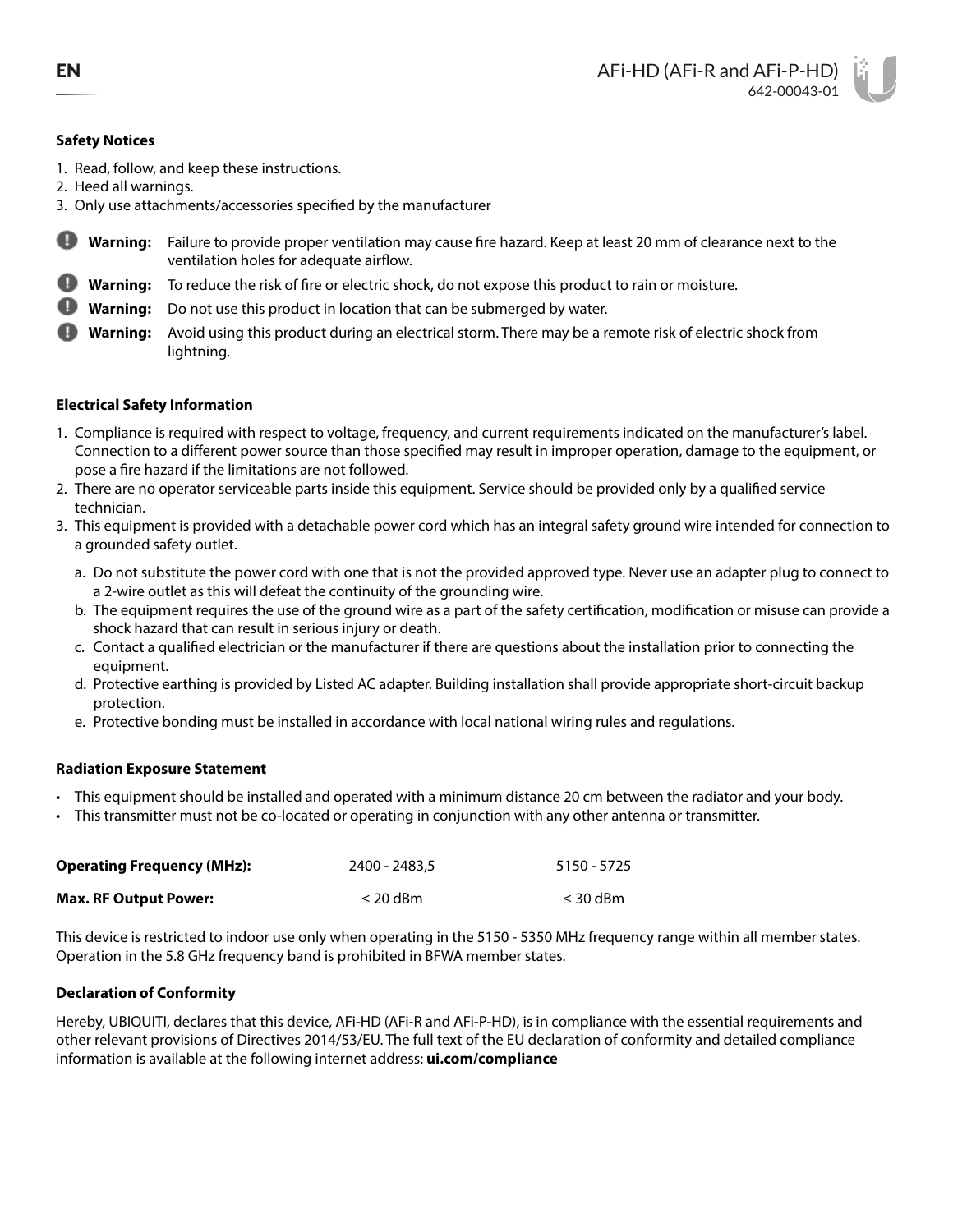# **Bezpečnostní pokyny**

- 1. Pečlivě si přečtěte tyto pokyny, dodržujte je a uchovejte pro pozdější použití.
- 2. Věnujte pozornost všem upozorněním.
- 3. Používejte pouze nástavce/příslušenství určené výrobcem
- o **UPOZORNĚNÍ:** FV případě nedostatečného větrání hrozí riziko požáru. Pro zajištění dostatečného proudění vzduchu musí být od větracích otvorů zachován odstup alespoň 20 mm.
- **UPOZORNĚNÍ:** Pro snížení rizika požáru nebo úrazu elektrickým proudem tento produkt nevystavujte dešti nebo vlhkosti.
- **UPOZORNĚNÍ:** Tento produkt nepoužívejte na místech, kde hrozí jeho ponoření do vody.

**UPOZORNĚNÍ:** Vyhněte se používání produktu během elektrické bouře. Může hrozit malé riziko úrazu elektrickým proudem při zásahu bleskem.

## **Informace o elektrické bezpečnosti**

- 1. Je nutné dodržovat napětí, frekvenci a proud uvedené na štítku výrobce. Při připojení k jiným než specifikovaným zdrojům napájení může dojít k nesprávnému provozu či poškození zařízení a v případě nedodržení omezení může vzniknout požární riziko.
- 2. Toto zařízení neobsahuje žádné díly umožňující servisní zásah obsluhy. Servis smí provádět pouze kvalifikovaný servisní technik.
- 3. Toto zařízení používá odnímatelný napájecí kabel s integrovaným bezpečnostním zemnicím vodičem, který je určen pro připojení k uzemněné bezpečnostní zásuvce.
	- a. Napájecí kabel nenahrazujte jiným kabelem neschváleného typu. Zařízení nikdy nepřipojujte pomocí adaptéru k zásuvce se 2 vodiči, jelikož tím narušíte spojitost zemnicího vodiče.
	- b. Zařízení vyžaduje použití zemnicího vodiče, který je součástí bezpečnostní certifikace, přičemž v případě úprav nebo nesprávného použití hrozí riziko úrazu elektrickým proudem a závažné zranění či smrt.
	- c. V případě dotazů ohledně instalace kontaktujte před zapojením zařízení kvalifikovaného elektrikáře nebo výrobce.
	- d. Uvedený napájecí adaptér zajišťuje ochranné zemnění. Elektroinstalace v budově musí zajišťovat vhodnou záložní ochranu před zkratem.
	- e. Instalované ochranné spojení musí splňovat místní pravidla a předpisy týkající se elektroinstalace.

# **Prohlášení o vystavení účinkům záření**

- Toto zařízení smí být instalováno a provozováno při zachování minimální vzdálenosti 20 cm mezi zářičem a tělem.
- Tento vysílač nesmí být umístěn ani provozován v blízkosti nebo v kombinaci s jinou anténou nebo vysílačem.

| Provozní frekvenční pásma (MHz): | 2400 - 2483.5 | 5150 - 5725   |
|----------------------------------|---------------|---------------|
| Max. RF výstupní výkon:          | $\leq$ 20 dBm | $\leq$ 30 dBm |

Provoz tohoto zařízení při frekvencích 5150–5350 MHz je ve všech členských státech omezen pouze na interiéry. Provoz ve frekvenčním pásmu 5,8 GHz je v členských státech BFWA zakázán.

## **Prohlášení o shodě**

Společnost UBIQUITI tímto prohlašuje, že toto zařízení, AFi-HD (AFi-R and AFi-P-HD), splňuje základní požadavky a jiné související podmínky směrnic 2014/53/EU. Úplný text prohlášení o shodě pro území EU a podrobný popis shody jsou k dispozici na následující internetové adrese: **[ui.com/compliance](http://ui.com/compliance)**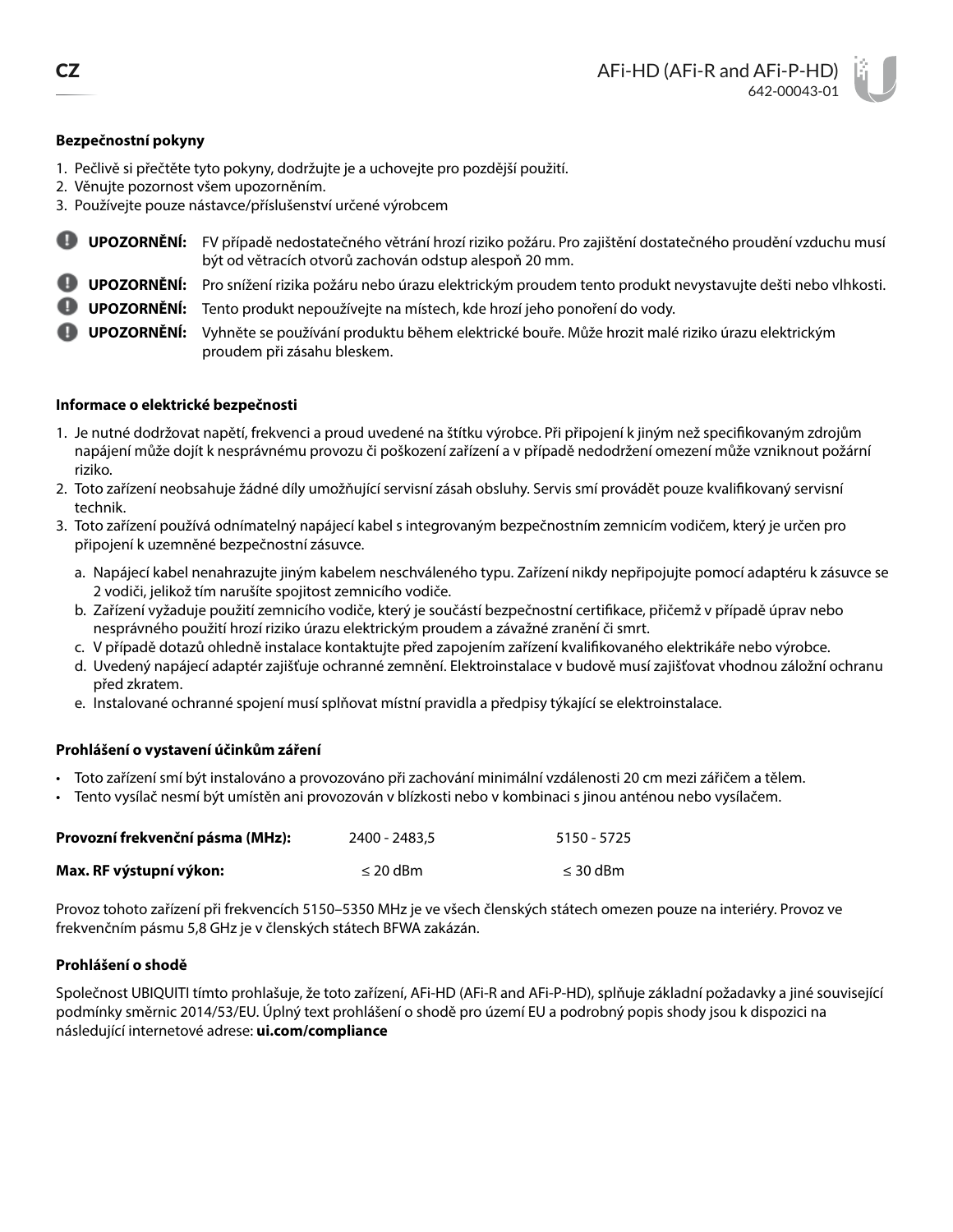# **Sicherheitshinweise**

- 1. Lesen Sie diese Anweisungen, befolgen Sie sie und bewahren Sie sie auf.
- 2. Beachten Sie alle Warnhinweise.
- 3. Verwenden Sie nur vom Hersteller empfohlenes Zubehör.
- **WARNUNG:** Bei mangelnder Belüftung besteht Brandgefahr. Lassen Sie um die Lüftungsöffnungen herum mindestens 20 mm Freiraum, um eine angemessene Luftzirkulation zu gewährleisten.
- **WARNUNG:** Um eine Gefährdung durch Feuer oder Stromschläge zu reduzieren, darf das Produkt weder Regen noch Feuchtigkeit ausgesetzt werden.
- **WARNUNG:** Verwenden Sie dieses Produkt nicht an einem Ort, der überschwemmt werden kann.
- **WARNUNG:** Verwenden Sie dieses Produkt nicht während eines Gewitters. Es besteht ein geringes Stromschlagrisiko durch Blitzschlag.

# **Hinweise zur elektrischen Sicherheit**

- 1. Die auf dem Etikett des Herstellers angegebenen Anforderungen bezüglich Spannung, Frequenz und Stromstärke müssen erfüllt werden. Der Anschluss an eine andere Stromquelle als die angegebenen kann einen fehlerhaften Betrieb oder Schäden am Gerät verursachen oder eine Brandgefahr darstellen, wenn die Beschränkungen nicht eingehalten werden.
- 2. Dieses Gerät enthält keine vom Anwender zu wartenden Teile. Wartungsarbeiten dürfen nur von einem qualifizierten Servicetechniker durchgeführt werden.
- 3. Dieses Gerät ist mit einem abnehmbaren Netzkabel ausgestattet, das wiederum mit einem integrierten Erdungsdraht versehen ist, sodass es an eine geerdete Steckdose angeschlossen werden kann.
	- a. Ersetzen Sie das Netzkabel nicht durch ein anderes, nicht genehmigtes Kabel. Verwenden Sie niemals einen Adapterstecker, um das Gerät an eine zweiadrige Steckdose anzuschließen, da dies die Kontinuität des Erdungsdrahts beeinträchtigt.
	- b. Im Rahmen der Sicherheitszertifizierung muss der Erdungsdraht des Geräts verwendet werden, und jegliche Modifizierung bzw. jegliche Fehlbenutzung kann einen Stromschlag mit schweren Verletzungen oder Todesfolge verursachen.
	- c. Wenden Sie sich an einen qualifizierten Elektriker oder an den Hersteller, wenn Sie vor dem Anschluss des Geräts Fragen zur Installation haben.
	- d. Die Schutzerdung erfolgt durch den gelisteten Wechselstromadapter. Die Gebäudeinstallation muss eine geeignete Kurzschlusssicherung bieten.
	- e. Das Schutzleitersystem muss in Übereinstimmung mit den jeweiligen nationalen Verkabelungsregeln und -vorschriften installiert werden.

## **Erklärung zur Strahlenbelastung**

- Bei Installation und Betrieb dieses Gerät muss auf einen Mindestabstand von 20 cm zwischen dem Strahler und Ihrem Körper geachtet werden.
- Dieser Sender darf nicht am gleichen Ort wie andere Antennen oder Sender aufgestellt und darf mit diesen nicht gemeinsam betrieben werden.

| Frequenzbänder bei Betrieb (MHz): | 2400 - 2483.5 | 5150 - 5725   |
|-----------------------------------|---------------|---------------|
| <b>Max. HF-Ausgangsleistung:</b>  | $\leq$ 20 dBm | $\leq$ 30 dBm |

Dieses Gerät ist in allen Mitgliedstaaten auf die Verwendung im Innenbereich beschränkt, wenn es im Frequenzbereich 5150–5350 MHz betrieben wird. In BFWA-Mitgliedstaaten ist der Betrieb im Frequenzband 5,8 GHz untersagt.

## **Konformitätserklärung**

UBIQUITI erklärt hiermit, dass dieses Gerät AFi-HD (AFi-R and AFi-P-HD) den grundlegenden Anforderungen und anderen relevanten Bestimmungen der Richtlinien 2014/53/EU entspricht. Den vollständigen Text der EU-Konformitätserklärung sowie ausführliche Informationen zur Konformität finden Sie unter der folgenden Internetadresse: **[ui.com/compliance](http://ui.com/compliance)**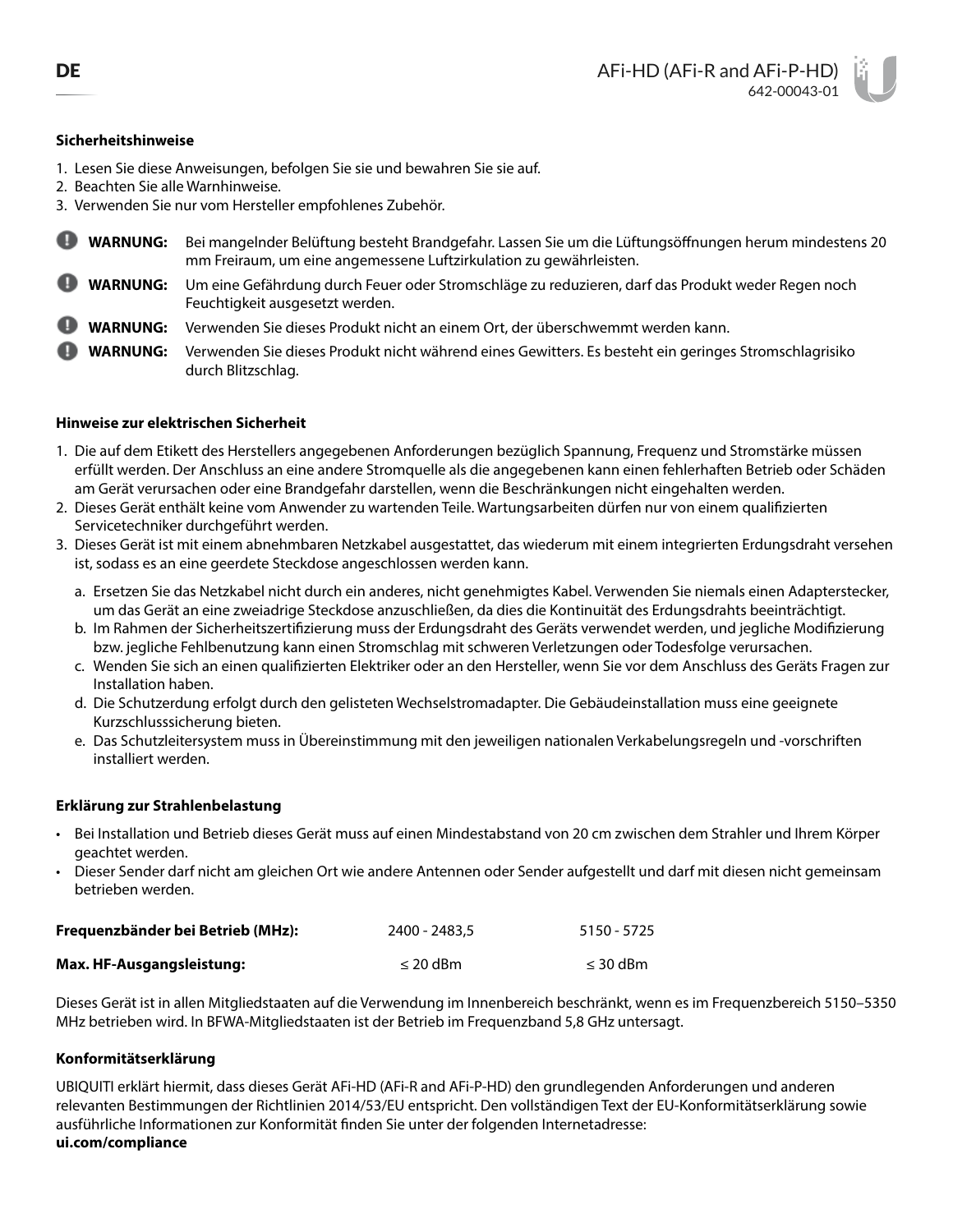#### **Ohutusalane teave**

- 1. Lugege ja järgige neid juhiseid ning hoidke need alles.
- 2. Pange tähele kõiki hoiatusi.
- 3. Kasutage ainult tootja poolt kinnitatud lisasid/tarvikuid.
- **HOIATUS:** Korraliku ventilatsiooni puudumine võib tekitada tuleohtliku olukorra. Jätke piisavaks õhutuseks ventilatsiooniavade ümber vähemalt 20 mm vaba pinda.
- **HOIATUS:** Ärge jätke toodet vihma ega niiskuse kätte, et vältida tulekahju või elektrilöögi ohtu.
- **HOIATUS:** Ärge kasutage toodet kohas, mis võib veega kattuda.
- **HOIATUS:** Vältige toote kasutamist äikese ajal. TÄiksega võib kaasneda elektrilöögi oht.

#### **Elektriohutusalane teave**

- 1. Väga oluline on järgida pinget ja sagedust puudutavaid ning muid toote juhises märgitud nõudeid. Seadme ühendamine mõne toiteallikaga, mis pole välja toodud nimekirjas, võib kaasa tuua rikkeid seadme töös, kahjustusi seadmele või tekitada piirangute eiramisel tuleohtliku olukorra.
- 2. Seade ei sisalda osasid, mis vajaksid operaatori hooldust. Teenust peaks pakkuma ainult selleks kvalifitseeritud hooldustehnik
- 3. Seade on varustatud eemaldatava toitekaabliga, millel on ohutuseesmärkidel integreeritud maandus ühendamiseks maandusväljundiga.
	- a. Ärge asendage juhet ühegi teise juhtmetüübiga, mis pole heaks kiidetud nimekirjas. Ärge kunagi kasutage 2-soonelise väljundiga ühendamiseks adapterpistikut, sest see nõrgendab maanduskaabli toimimist.
	- b. Seadme ohutustunnistus näeb ette, et seadet tuleb kasutada koos maandusjuhtmega, selle muutmine või väärkasutus võib kaasa tuua elektrilöögi ohu ning lõppeda tõsise vigastuse või surmaga.
	- c. Kui teil tekib enne seadme ühendamist installeerimise osas küsimusi, võtke ühendust kvalifitseeritud elektriku või tootjaga.
	- d. Kaitsemaandust pakuvad nimekirjas välja toodud toiteadapterid. Installatsioon peab olema teostatud selliselt, et tagatud on nõuetekohane lühisekaitse varusüsteem.
	- e. Maandamine peab olema teostatud kooskõlas kohalike riiklike kaabeldust puudutavate eeskirjade ja regulatsioonidega.

#### **Kiirgusega seotud teave**

- Seadme paigaldamisel ja sellega töötamisel tuleks arvestada, et radiaatori ja keha vahele ei jääks alla 20 cm.
- Saatjat ei tohi hoida ühes kohas ega kasutada koos ühegi teise antenni või saatjaga.

| <b>Sagedusribad (MHz):</b>     | 2400 - 2483.5 | 5150 - 5725   |
|--------------------------------|---------------|---------------|
| Maksimaalne RF väljundvõimsus: | $\leq$ 20 dBm | $\leq$ 30 dBm |

Kasutades seadet sagedusvahemikus 5150 - 5350 MHz, kehtib sellele kõigis liikmesriikides siseruumides kasutamise piirang. Töötamine 5.8 GHz sagedusalas on BFWA liikmesriikides keelatud.

#### **Vastavusdeklaratsioon**

Käesolevaga kinnitab UBIQUITI, et seade AFi-HD (AFi-R and AFi-P-HD) vastab direktiivides 2014/53/EL välja toodud põhilistele nõuetele ning muudele asjakohastele sätetele. ELi vastavusdeklaratsiooni kogu tekst ja üksikasjalik teave vastavuse kohta on kättesaadavad veebilehel: **[ui.com/compliance](http://ui.com/compliance)**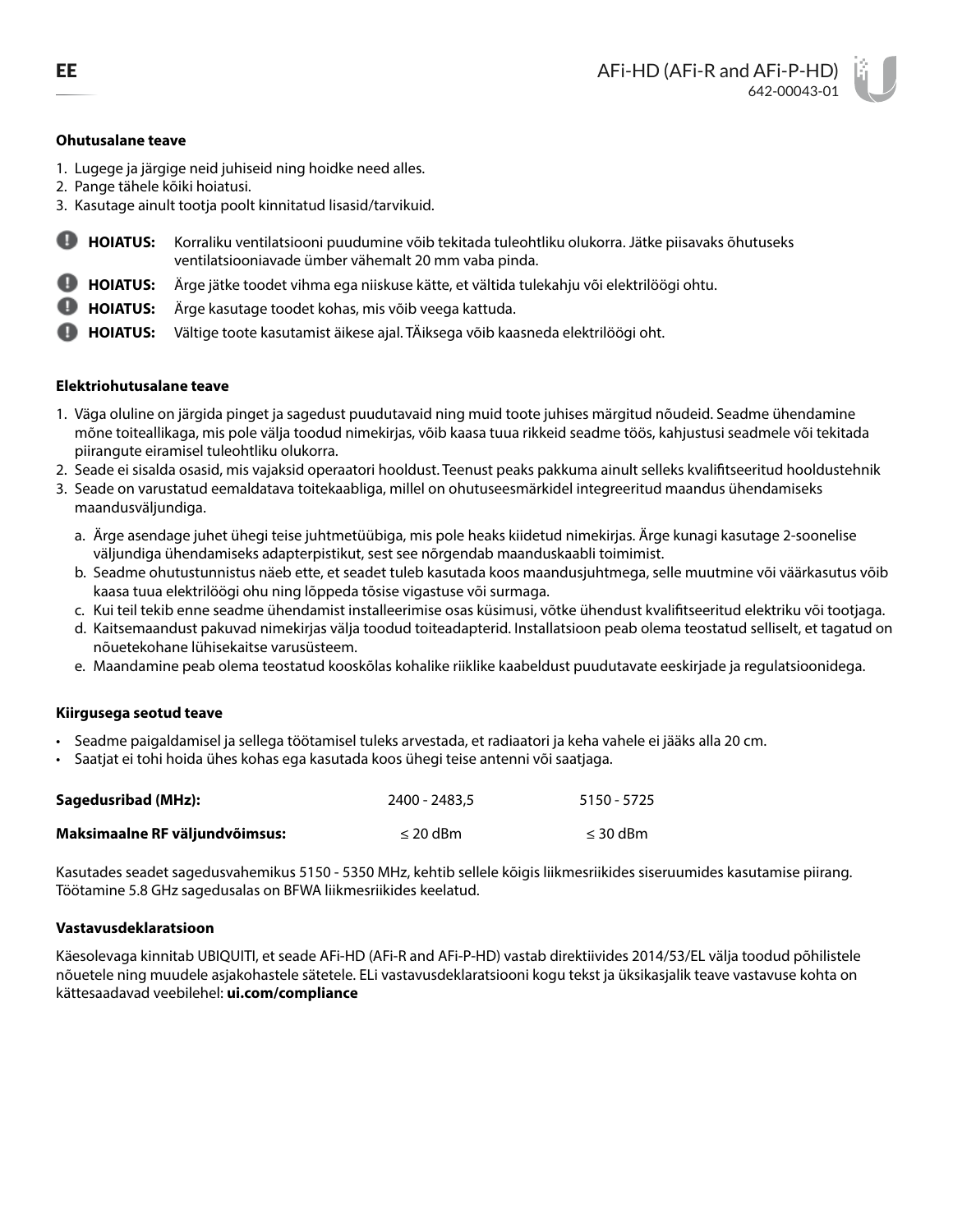## **Ανακοινώσεις ασφαλείας**

- 1. Διαβάστε, ακολουθήστε και φυλάξτε αυτές τις οδηγίες.
- 2. Λάβετε υπόψη όλες τις προειδοποιήσεις.

3. Χρησιμοποιείτε μόνο τα προσαρτήματα/εξαρτήματα που καθορίζει ο κατασκευαστής.

| ΠΡΟΕΙΔΟΠΟΙΗΣΗ: | Εάν δεν εξασφαλιστεί κατάλληλος εξαερισμός μπορεί να προκληθεί κίνδυνος πυρκαγιάς. Αφήστε<br>απόσταση τουλάχιστον 20 mm από τις οπές εξαερισμού για επαρκή ροή του αέρα. |
|----------------|--------------------------------------------------------------------------------------------------------------------------------------------------------------------------|
| ΠΡΟΕΙΔΟΠΟΙΗΣΗ: | Για να μειωθεί ο κίνδυνος πυρκαγιάς ή ηλεκτροπληξίας μην εκθέτετε αυτό το προϊόν στη βροχή ή σε<br>υγρασία.                                                              |
| ΠΡΟΕΙΔΟΠΟΙΗΣΗ: | Μην χρησιμοποιείτε αυτό το προϊόν σε τοποθεσία όπου μπορεί να βυθιστεί σε νερό.                                                                                          |

**ΠΡΟΕΙΔΟΠΟΙΗΣΗ:** Αποφεύγετε τη χρήση του προϊόντος κατά τη διάρκεια ηλεκτρικής θύελλας. Υπάρχει ενδεχόμενο κινδύνου ηλεκτροπληξίας από κεραυνούς.

# **Πληροφορίες ηλεκτρολογικής ασφάλειας**

- 1. Απαιτείται συμμόρφωση με τις απαιτήσεις τάσης, συχνότητας και έντασης που αναγράφονται στην ετικέτα του κατασκευαστή. Η σύνδεση σε πηγή ρεύματος με προδιαγραφές διαφορετικές από τις αναφερόμενες μπορεί να έχει ως αποτέλεσμα τη μη σωστή λειτουργία, ζημιά στη συσκευή ή να δημιουργήσει κίνδυνο πυρκαγιάς σε περίπτωση μη τήρησης των περιορισμών.
- 2. Αυτή η συσκευή δεν περιέχει μέρη που μπορούν να υποβληθούν σε σέρβις από τον χειριστή της. Οι εργασίες σέρβις πρέπει να πραγματοποιούνται μόνο από εξουσιοδοτημένο τεχνικό σέρβις.
- 3. Αυτός ο εξοπλισμός παρέχεται με αφαιρούμενο καλώδιο ρεύματος που διαθέτει ενσωματωμένο συρματίδιο γείωσης ασφαλείας για σύνδεση με πρίζα ασφαλείας με γείωση.
	- Μην αντικαθιστάτε το καλώδιο ρεύματος με καλώδιο τύπου διαφορετικού από εκείνον του παρεχόμενου εγκεκριμένου καλωδίου. Ποτέ μην χρησιμοποιείτε βύσμα προσαρμογέα για να συνδέσετε τη συσκευή σε πρίζα 2 συρματιδίων καθώς μπορεί να διακοπεί η συνέχεια του συρματιδίου γείωσης.
	- Στο πλαίσιο της πιστοποίησης ασφαλείας της συσκευής απαιτείται η χρήση συρματιδίου γείωσης. Η τροποποίηση ή η λανθασμένη χρήση μπορεί να προκαλέσει κίνδυνο ηλεκτροπληξίας που μπορεί να οδηγήσει σε σοβαρό τραυματισμό ή θάνατο.
	- Πριν από τη σύνδεση της συσκευής επικοινωνήστε με εξειδικευμένο ηλεκτρολόγο αν έχετε απορίες σχετικά με την εγκατάσταση.
	- Ο αναφερόμενος προσαρμογέας AC προσφέρει προστατευτική γείωση. Η εγκατάσταση σε κτίριο παρέχει κατάλληλη εφεδρική προστασία από βραχυκύκλωμα.
	- Η προστατευτική συνένωση πρέπει να εγκατασταθεί σύμφωνα με τους τοπικούς εθνικούς κανόνες και κανονισμούς για τις καλωδιώσεις.

## **Δήλωση έκθεσης σε ακτινοβολία**

- Αυτή η συσκευή πρέπει να εγκατασταθεί και να λειτουργείται με απόσταση τουλάχιστον 20 cm ανάμεσα στο καλοριφέρ και το σώμα σας.
- Αυτός ο πομπός δεν πρέπει να βρίσκεται ή να λειτουργεί στην ίδια τοποθεσία με άλλη κεραία ή πομπό.

| Ζώνες συχνοτήτων λειτουργίας (MHz):   | 2400 - 2483.5 | 5150 - 5725   |
|---------------------------------------|---------------|---------------|
| Μέγιστη ισχύς εξόδου ραδιοσυχνοτήτων: | $\leq$ 20 dBm | $\leq$ 30 dBm |

Αυτή η συσκευή προορίζεται αποκλειστικά για χρήση σε εσωτερικούς χώρους όταν λειτουργεί στην περιοχή συχνοτήτων 5150 - 5350 MHz σε όλα τα κράτη μέλη. Η λειτουργία στη ζώνη συχνοτήτων 5,8 GHz απαγορεύεται στα κράτη μέλη BFWA (ευρυζωνικής σταθερής ασύρματης πρόσβασης).

## **Δήλωση συμμόρφωσης**

Δια του παρόντος η UBIQUITI δηλώνει ότι αυτή η συσκευή AFi-HD (AFi-R and AFi-P-HD) συμμορφώνεται με τις βασικές απαιτήσεις και άλλες σχετικές διατάξεις των οδηγιών 2014/53/ΕΕ. Το πλήρες κείμενο της δήλωσης συμμόρφωσης ΕΕ και οι λεπτομερείς πληροφορίες συμμόρφωσης διατίθενται στις ακόλουθες διευθύνσεις στο διαδίκτυο: **[ui.com/compliance](http://ui.com/compliance)**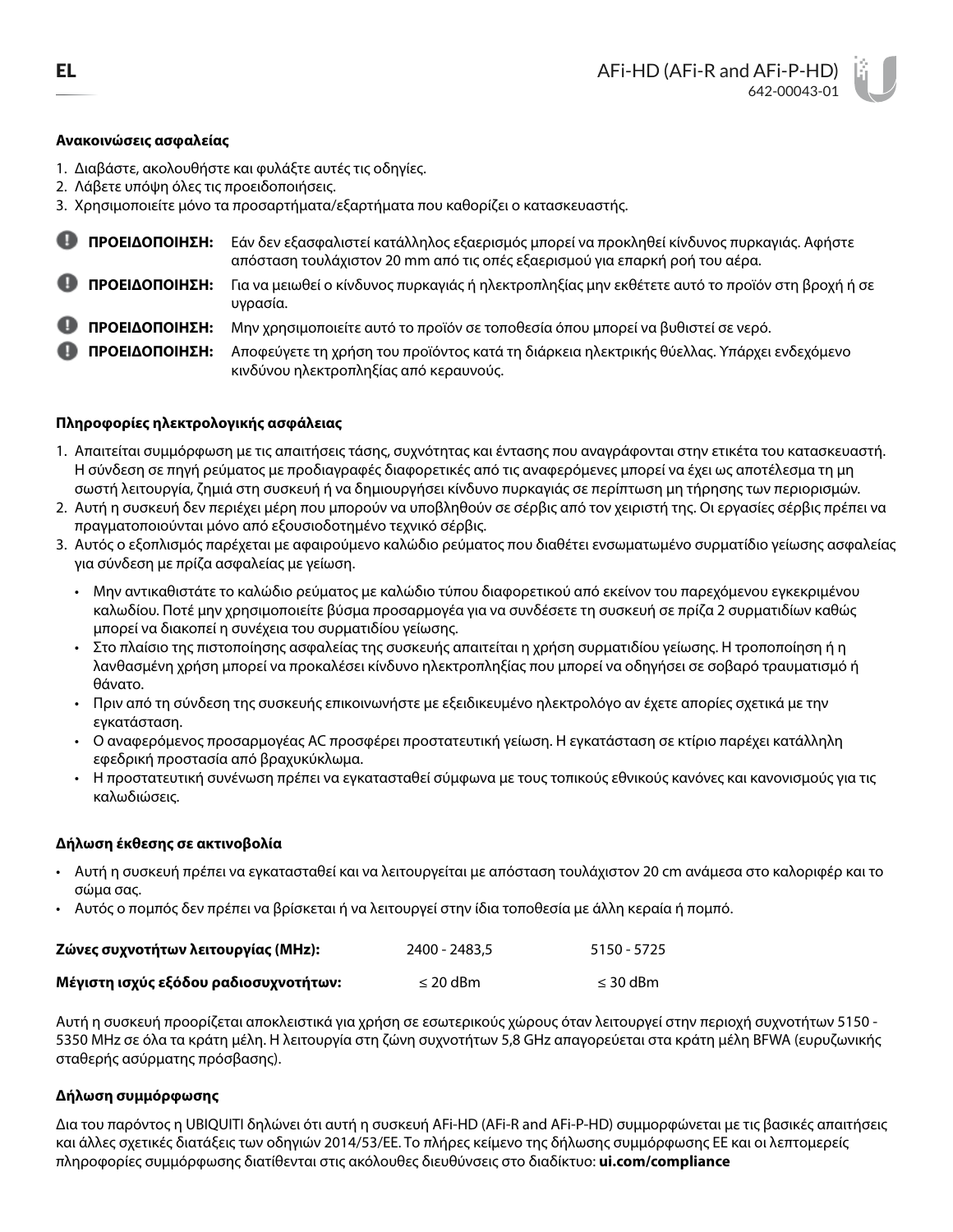## **Indicaciones de seguridad**

- 1. Lea, siga y conserve estas instrucciones.
- 2. Preste atención a todas las advertencias.
- 3. Utilice exclusivamente los dispositivos o accesorios indicados por el fabricante.
- **ADVERTENCIA:** La falta de ventilación adecuada puede provocar riesgo de incendio. Mantenga al menos 20 mm de separación junto a los orificios de ventilación para que haya una ventilación adecuada.
	- **ADVERTENCIA:** Para reducir el riesgo de incendio o descarga eléctrica, no exponga el producto a la lluvia ni a la humedad.
	- **ADVERTENCIA:** No utilice este producto en un lugar en el que pueda quedar sumergido en agua.
- **ADVERTENCIA:** Evite utilizar este producto durante una tormenta eléctrica. Existe la remota posibilidad de se produzca una descarga eléctrica causada por los rayos.

## **Información de seguridad eléctrica**

- 1. Es obligatorio cumplir los requisitos de corriente, frecuencia y voltaje indicados en la etiqueta del fabricante. La conexión a una fuente de alimentación diferente a las especificadas puede ocasionar un funcionamiento incorrecto, daños en el equipo o riesgo de incendio si no se respetan las limitaciones.
- 2. Este equipo no contiene piezas que un operador pueda reparar. Solo un técnico de servicio cualificado debe proporcionar servicios.
- 3. Este equipo se suministra con un cable de alimentación desmontable que dispone de un cable de tierra de seguridad integral diseñado para conectarse a una toma de tierra de seguridad.
	- a. No sustituya el cable de alimentación por otro distinto al tipo aprobado proporcionado. Nunca utilice un enchufe adaptador para conectar a una salida de dos cables, ya que se detendrá la continuidad del cable de tierra.
	- b. El equipo requiere el uso del cable de tierra como parte de la certificación de seguridad. La modificación o el uso indebido puede ocasionar un riesgo de descarga, lo cual podría provocar lesiones graves o la muerte.
	- c. Si tiene alguna duda acerca de la instalación, póngase en contacto con un electricista cualificado o con el fabricante antes de conectar el equipo.
	- d. El adaptador de CA indicado proporciona una puesta a tierra de seguridad. Para la instalación en un edificio deberá proporcionarse una protección de reserva contra cortocircuitos adecuada.
	- e. Debe instalarse una conexión protectora de acuerdo con las normas y reglamentos nacionales de cableado.

## **Declaración de exposición a la radiación**

- Este equipo se debe instalar y utilizar con una distancia mínima de 20 cm entre el radiador y su cuerpo.
- Este transmisor no debe colocarse ni utilizarse junto con ninguna otra antena o transmisor.

| Las bandas de frecuencias de operación (MHz): | 2400 - 2483.5 | 5150 - 5725   |
|-----------------------------------------------|---------------|---------------|
| Máx. potencia de salida de radiofrecuencia:   | $\leq$ 20 dBm | $\leq$ 30 dBm |

Este dispositivo solo es apto para uso en interiores al funcionar en un rango de frecuencia de 5150 - 5350 MHz en todos los estados miembros. Se prohíbe el funcionamiento en la banda de frecuencia de 5,8 GHz en los estados miembros con acceso inalámbrico fijo de banda ancha.

## **Declaración de conformidad**

Por la presente, UBIQUITI declara que este dispositivo, AFi-HD (AFi-R and AFi-P-HD), cumple con los requisitos esenciales y otras disposiciones pertinentes de las directivas 2014/53/UE. Tanto el texto completo de la declaración de conformidad de la UE como la información detallada sobre el cumplimiento de requisitos están disponibles en la siguiente dirección de Internet: **[ui.com/compliance](http://ui.com/compliance)**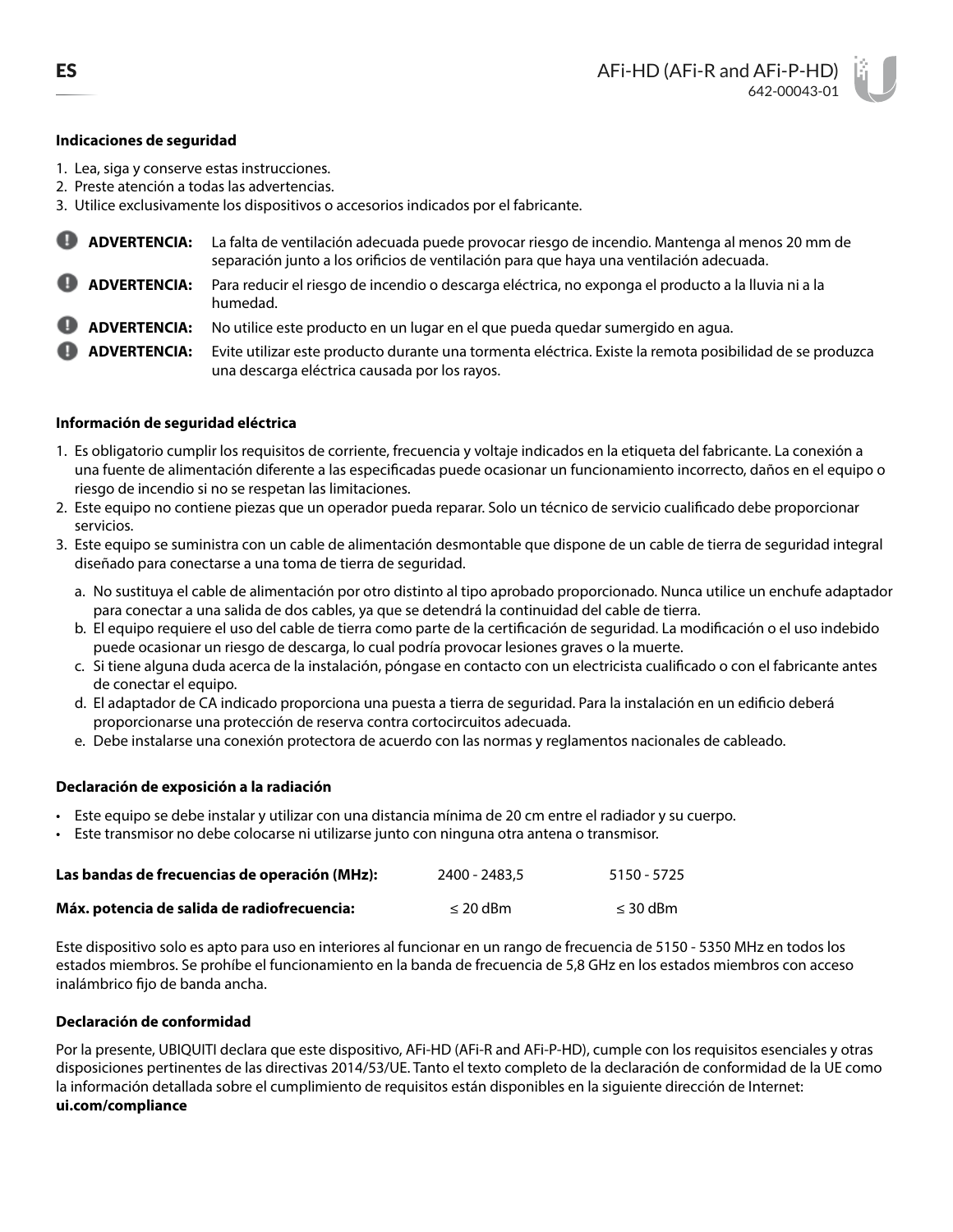### **Turvallisuutta koskevat huomautukset**

- 1. Lue nämä ohjeet ja noudata niiden kehotuksia. Säilytä ohjeet.
- 2. Noudata kaikkia varoituksia.
- 3. Käytä vain valmistajan määrittämiä lisälaitteita ja lisävarusteita.

| <b>WAKAVA VAROITUS:</b>   | Riittämätön ilmanvaihto aiheuttaa tulipalon vaaran. Varmista riittävä ilmavirtaus jättämällä<br>tuuletusaukkojen eteen vähintään 20 mm tilaa. |
|---------------------------|-----------------------------------------------------------------------------------------------------------------------------------------------|
| VAKAVA VAROITUS:          | Vähennä tulipalon tai sähköiskun vaaraa suojaamalla tuote sateelta ja kosteudelta.                                                            |
| <b>U</b> VAKAVA VAROITUS: | Älä käytä tuotetta paikassa, jossa se saattaa peittyä vedellä.                                                                                |
| VAKAVA VAROITUS:          | Vältä tuotteen käyttämistä ukonilmalla. Salaman aiheuttama sähköiskun vaara on vähäinen mutta<br>olemassa.                                    |

### **Sähköturvallisuustiedot**

- 1. Valmistajan tuotetarrassa olevia jännite-, taajuus- ja virtavaatimuksia on noudatettava. Muiden kuin määritettyjen virtalähteiden käyttö ja vaatimusten noudattamatta jättäminen voivat aiheuttaa toimintahäiriön, laitteiston vaurioitumisen tai tulipalon vaaran.
- 2. Laite ei sisällä käyttäjän huollettavissa olevia osia. Huolto on aina annettava pätevän huoltoteknikon tehtäväksi.
- 3. Laitteessa on irrotettava suojamaadoitettu virtajohto. Johto on tarkoitettu liitettäväksi maadoitettuun sukopistorasiaan.
	- a. Virtajohdon saa vaihtaa vain toiseen hyväksyttyä tyyppiä olevaan johtoon. Älä liitä virtajohtoa maadoittamattomaan pistorasiaan sovittimella, koska tällöin maadoituspiiri katkeaa.
	- b. Laitteen turvallisuussertifiointi edellyttää maadoituksen käyttöä. Laitteen muokkaaminen tai väärinkäyttö voi aiheuttaa sähköiskun vaaran, jonka seurauksena voi olla vakava loukkaantuminen tai kuolema.
	- c. Jos sinulla on laitteen asennukseen liittyviä kysymyksiä ennen laitteen kytkemistä, ota yhteys pätevään sähköasentajaan tai valmistajaan.
	- d. Annettuja tietoja vastaavassa verkkolaitteessa on suojamaadoitus. Kiinteistön sähköverkossa on oltava riittävä oikosulkusuojaus.
	- e. Potentiaalintasauksen on oltava toteutettu paikallisten ja kansallisten johdotusta koskevien määräysten ja säädösten mukaisesti.

#### **Säteilyaltistusta koskeva toteamus**

- Laite on asennettava ja sitä on käytettävä siten, että säteilylähteen ja ihmiskehon välinen etäisyys on vähintään 20 cm.
- Lähetintä ei saa käyttää minkään muun antennin tai lähettimen kanssa tai niiden läheisyydessä.

| Käytetyt taajuuskaistat (MHz): | 2400 - 2483.5 | 5150 - 5725   |
|--------------------------------|---------------|---------------|
| RF-enimmäislähtöteho:          | $\leq$ 20 dBm | $\leq$ 30 dBm |

Laitetta saa käyttää vain sisätiloissa kaikissa jäsenvaltioissa, kun sitä käytetään taajuusalueella 5 150 – 5 350 MHz. Käyttö 5,8 GHz:n taajuusalueella on kielletty BFWA-jäsenvaltioissa.

### **Vaatimustenmukaisuusvakuutus**

UBIQUITI vakuuttaa täten, että tämä laite, AFi-HD (AFi-R and AFi-P-HD), on direktiivien 2014/53/EU oleellisten vaatimusten ja muiden ehtojen mukainen. EUvaatimustenmukaisuusvakuutuksen täysimittaisen teksti sekä tarkat vaatimustenmukaisuustiedot ovat saatavilla seuraavassa verkko-osoitteessa: **[ui.com/compliance](http://ui.com/compliance)**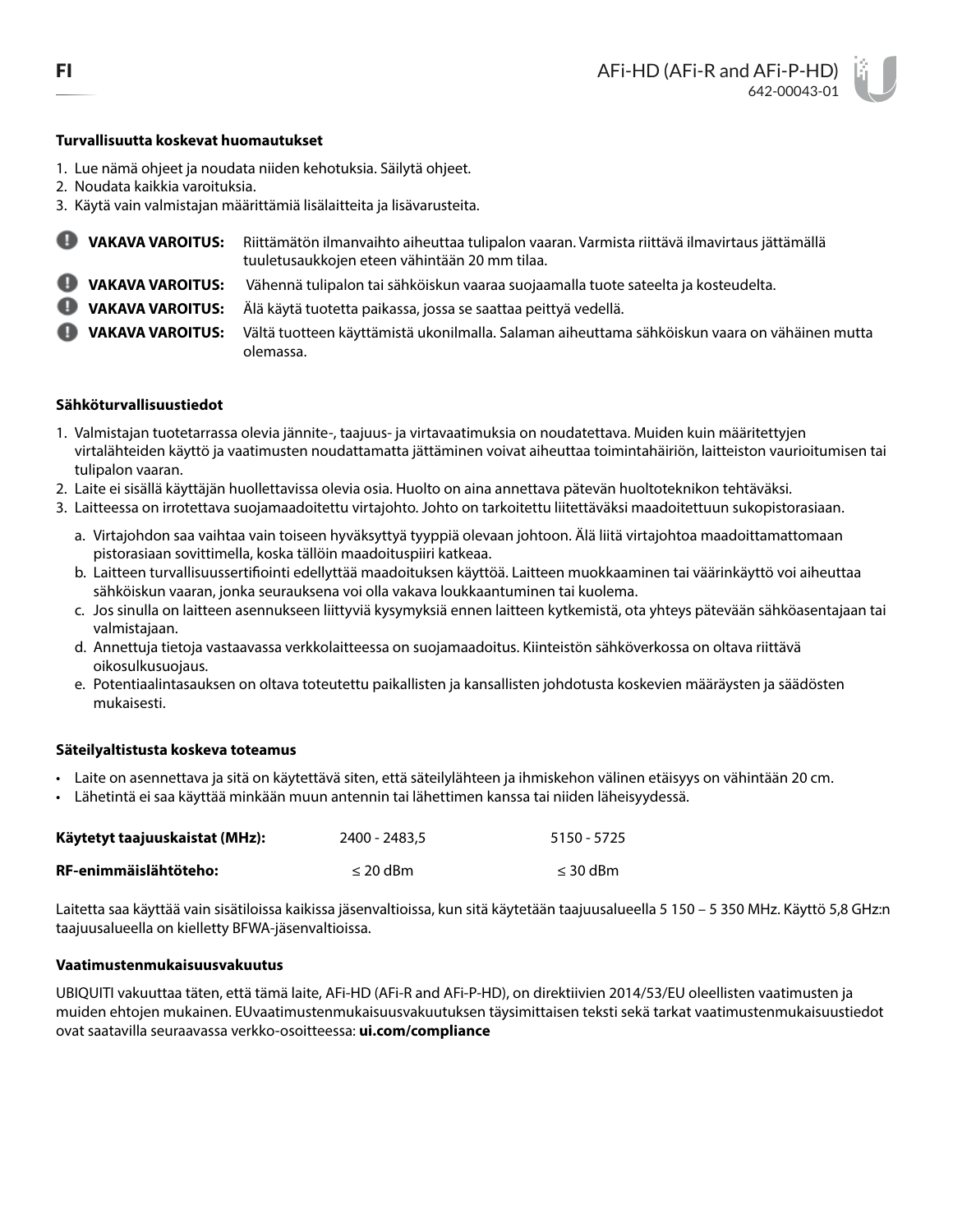# **Avis de sécurité**

- 1. Lisez, suivez et conservez ces instructions.
- 2. Tenez compte de tous les avertissements.
- 3. Utilisez uniquement les accessoires spécifiés par le fabricant.
- o **ATTENTION :** L'insuffisance de ventilation adéquate peut causer un risque d'incendie. Laissez un espace minimum de 20 mm devant tous les trous de ventilation pour un débit d'air adéquat.
- **ATTENTION :** Pour réduire le risque d'incendie ou d'électrocution, n'exposez pas ce produit à la pluie ou à l'humidité.
- **ATTENTION :** N'utilisez pas ce produit dans un endroit où il pourrait être submergé par l'eau.
- **ATTENTION :** Évitez d'utiliser ce produit pendant un orage électrique. Il peut y avoir un risque de choc électrique à distance par la foudre.

### **Informations de sécurité électrique**

- 1. La conformité est requise en ce qui concerne la tension, la fréquence et les exigences actuelles indiquées sur l'étiquette du fabricant. Une connexion à une autre source d'alimentation que celles précisées peut entraîner un mauvais fonctionnement, endommager l'équipement ou poser un risque d'incendie si les limites ne sont pas respectées.
- 2. Ce matériel ne contient pas de pièces devant être entretenues par l'opérateur. Les réparations doivent uniquement être fournies par un technicien qualifié.
- 3. Ce matériel est fourni avec un cordon d'alimentation amovible qui dispose d'un fil de terre de sécurité intégré destiné à la connexion à une prise de terre de sécurité.
	- a. Ne remplacez pas le cordon d'alimentation par un cordon qui n'est pas approuvé. N'utilisez jamais un adaptateur pour connecter le matériel à une prise à 2 fils car cela nuira à la continuité du fil de mise à la terre.
	- b. Le matériel nécessite l'utilisation d'un fil de mise à la terre dans le cadre de sa certification de sécurité. Toute modification ou tout mauvais usage peut constituer un risque de choc électrique pouvant entraîner une blessure grave, voire la mort.
	- c. Contactez un électricien qualifié ou le fabricant en cas de questions au sujet de l'installation avant la connexion du matériel.
	- d. Une mise à la terre de protection est fournie par l'adaptateur CA indiqué. Le bâtiment fournira une protection appropriée de protection contre les courts-circuits.
	- e. Une couche protectrice de liaison doit être installée conformément aux règles et réglementations locales.

## **Déclaration d'exposition aux radiations**

- Cet équipement doit être installé et exploité avec une distance minimale de 20 cm entre le radiateur et votre corps.
- Cette radio ne peut pas être colocalisée ou fonctionner avec une autre antenne ou radio.

| <b>Bandes de fréquence de fonctionnement (MHz):</b> | 2400 - 2483.5 | 5150 - 5725   |
|-----------------------------------------------------|---------------|---------------|
| <b>Puissance de sortie RF max.:</b>                 | $\leq$ 20 dBm | $\leq$ 30 dBm |

Cet appareil est réservé à une utilisation en intérieur lors de l'exploitation dans la gamme de fréquences 5150 - 5350 MHz dans tous les États membres. L'exploitation dans la bande de fréquence 5,8 GHz est interdite dans les États membres du BFWA.

## **Déclaration de conformité**

Par les présentes, UBIQUITI, déclare que ce dispositif, AFi-HD (AFi-R and AFi-P-HD), est conforme aux exigences essentielles et aux autres dispositions pertinentes des directives 2014/53/UE. Le texte intégral de la déclaration de conformité de l'UE et les informations détaillées sur la conformité sont disponibles à l'adresse internet suivante: **[ui.com/compliance](http://ui.com/compliance)**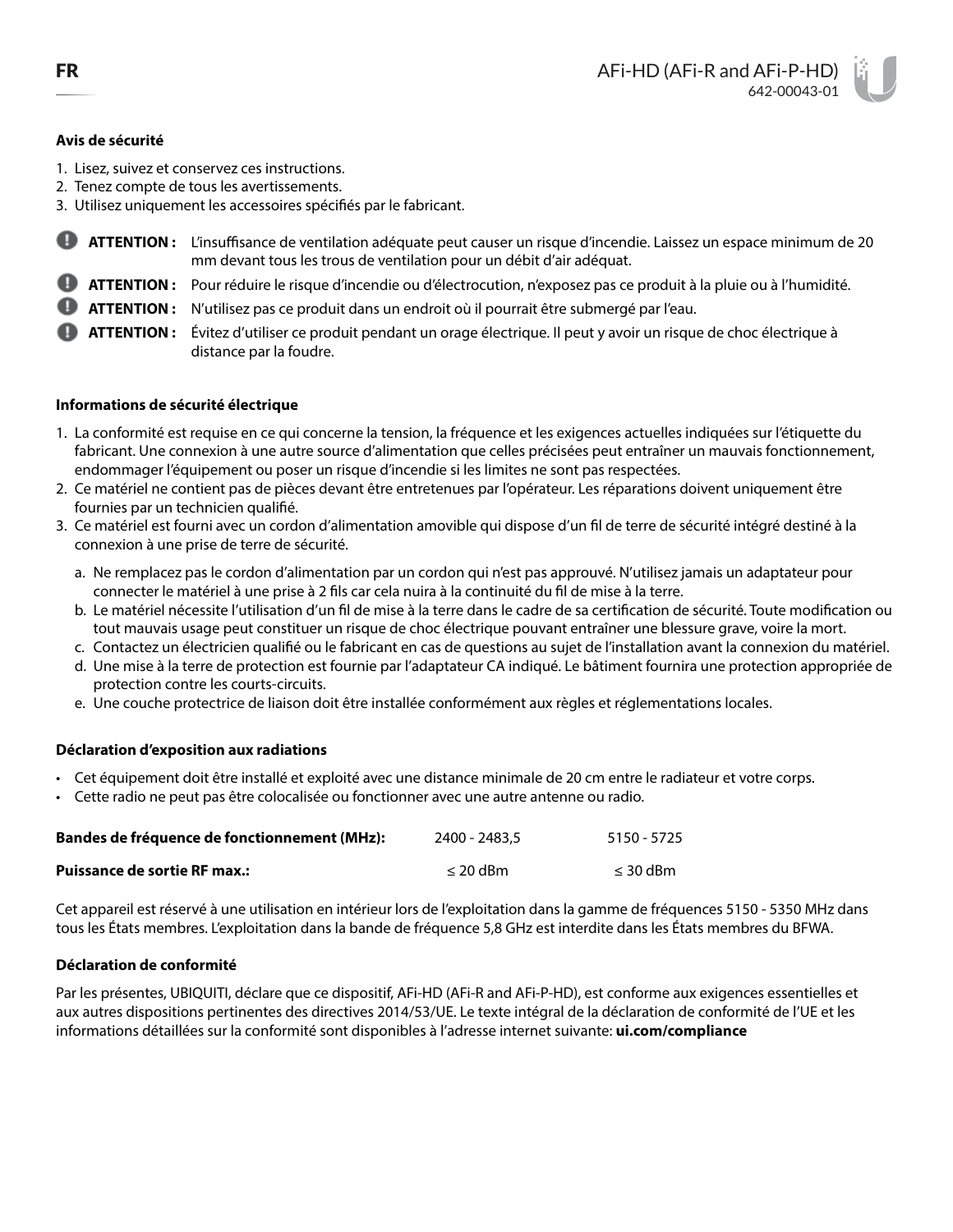# **Sigurnosne obavijesti**

- 1. Pročitajte, slijedite i sačuvajte ove upute.
- 2. Obratite pozornost na sva upozorenja.
- 3. Upotrebljavajte samo one dodatne dijelove koje je naveo proizvođač.
- **UPOZORENJE:** Ako ne omogućite odgovarajuću ventilaciju, može doći do opasnosti od požara. Za odgovarajući protok zraka ostavite barem 20 mm slobodnog prostora pokraj otvora za ventilaciju.
- **UPOZORENJE:** Kako biste smanjili opasnost od požara ili strujnog udara, ovaj proizvod nemojte izlagati kiši ili vlazi.
- **UPOZORENJE:** Nemojte upotrebljavati ovaj proizvod na lokaciji koju može potopiti voda.

**UPOZORENJE:** Izbjegavajte upotrebu proizvoda tijekom grmljavinske oluje. Postoji mogućnost umjerenog rizika od strujnog udara zbog grmljavine.

# **Informacije o električnoj sigurnosti**

- 1. Potrebna je usklađenost u pogledu napona, frekvencije i trenutačnih zahtjeva navedenih na oznaci proizvođača. Povezivanje na izvor napajanja koji se razlikuje od onih koji su navedeni može rezultirati neispravnim radom, oštećenjem opreme ili, ako se ne slijede ograničenja, može predstavljati opasnost od požara.
- 2. Ova oprema nema dijelove koje bi mogao popraviti rukovatelj. Servis bi trebao obavljati kvalificirani serviser.
- 3. Ova oprema dolazi s odvojivim strujnim priključkom koji ima integralnu sigurnosnu žicu za uzemljenje namijenjenu za spajanje na uzemljenu sigurnosnu utičnicu.
	- a. Nemojte zamjenjivati strujni priključak onim koji nije odobren. Nikada nemojte upotrebljavati adaptere za spajanje na 2-žilnu utičnicu zato što će se time ukinuti kontinuiranost žice za uzemljenje.
	- b. Oprema zahtijeva upotrebu žice za uzemljenje u okviru potvrde o sigurnosti, izmjena ili zlouporaba može dovesti do opasnosti od udara koji može rezultirati ozbiljnim tjelesnim ozljedama ili smrću.
	- c. Obratite se kvalificiranom električaru ili proizvođaču u slučaju bilo kakvih pitanja u vezi s instalacijom prije spajanja opreme.
	- d. Zaštitno uzemljenje omogućeno je navedenim adapterom izmjenične struje. Građevinske instalacije pružaju odgovarajuću pričuvnu zaštitu od kratkog spoja.
	- e. Uzemljenje se treba instalirati u skladu s lokalnim nacionalnim pravilima i propisima za uzemljenje.

## **Izjava o izlaganju zračenju**

- Ova oprema treba se instalirati, i njome treba rukovati, na udaljenosti od najmanje 20 cm između izvora zračenja i vašeg tijela.
- Ovaj odašiljač ne smije se nalaziti pokraj i njime se ne smije rukovati zajedno s bilo kojom drugom antenom ili odašiljačem.

| Frekvencijski pojasevi rada (MHz):        | 2400 - 2483.5 | 5150 - 5725   |
|-------------------------------------------|---------------|---------------|
| Maks. izlazna snaga radijske frekvencije: | $\leq$ 20 dBm | $\leq$ 30 dBm |

Ovaj uređaj ograničen je na upotrebu u zatvorenom prostoru samo pri radu u frekvencijskim područjima od 5150 do 5350 MHz u svim državama članicama. Rad u frekvencijskom pojasu od 5,8 GHz zabranjen je u državama članicama BFWA-e (širokopojasni fiksni bežični internet).

# **Izjava o sukladnosti**

Tvrtka UBIQUITI ovim putem izjavljuje da je ovaj uređaj AFi-HD (AFi-R and AFi-P-HD) u skladu s osnovnim zahtjevima i ostalim bitnim odredbama direktiva 2014/53/EU. Cijeli tekst EU izjave o sukladnosti dostupan je na sljedećoj internetskoj adresi: **[ui.com/compliance](http://ui.com/compliance)**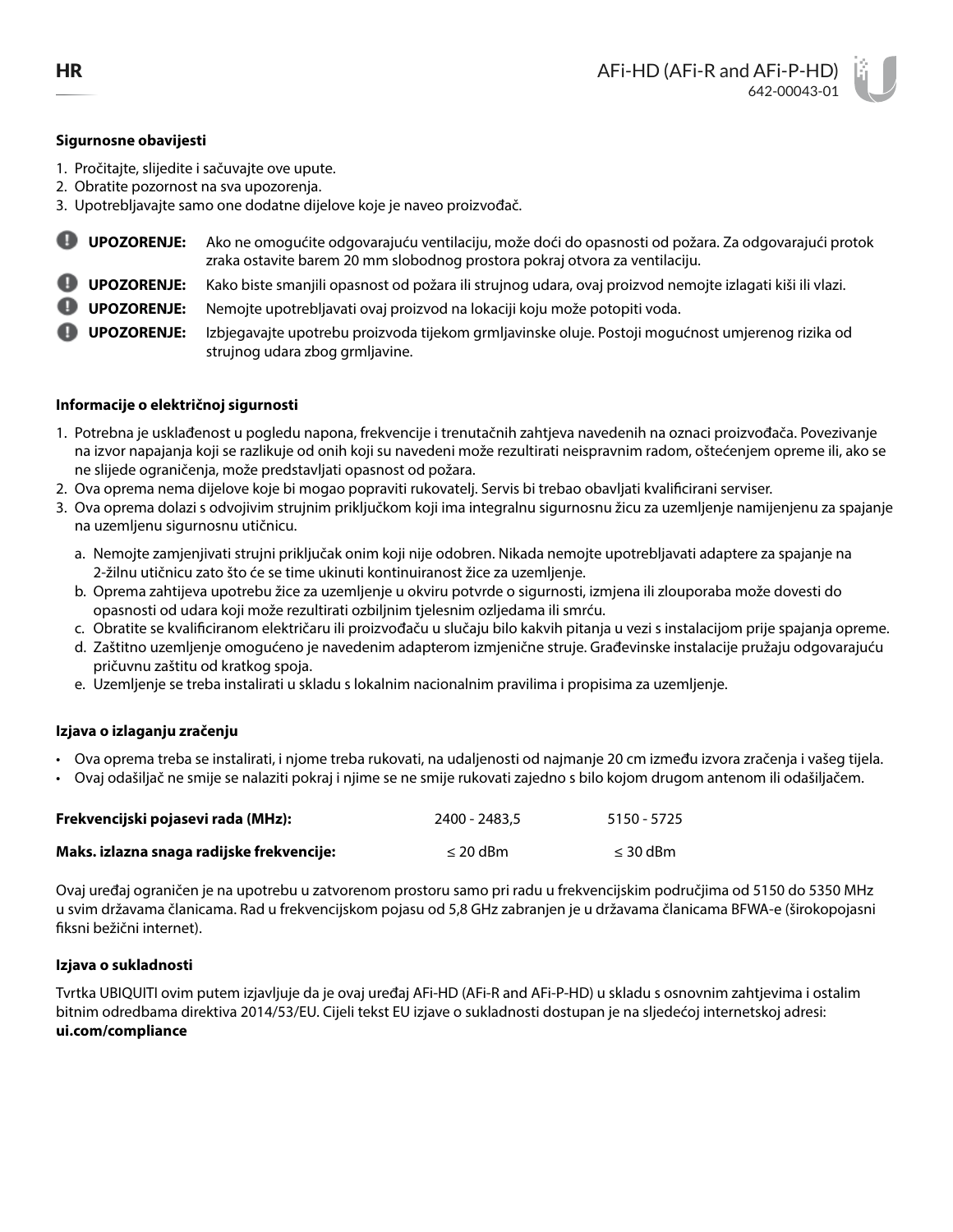## **Note sulla sicurezza**

- 1. Leggere, seguire e conservare le seguenti istruzioni.
- 2. Rispettare tutte le avvertenze.
- 3. Utilizzare solo gli accessori specificati dal produttore.
- **AVVERTENZA:** la mancata installazione di una ventilazione adeguata potrebbe causare il rischio di incendi. Lasciare almeno 20 mm di spazio accanto ai fori di ventilazione per un adeguato flusso dell'aria.
- **AVVERTENZA:** per ridurre il rischio di incendi o scosse elettriche, non esporre questo prodotto a pioggia o umidità.
- **AVVERTENZA:** non utilizzare il prodotto in un luogo che potrebbe riempirsi d'acqua.

**AVVERTENZA:** evitare di utilizzare il prodotto durante un temporale. Potrebbe esserci il rischio, sia pure remoto, di scosse elettriche causate da fulmini.

## **Informazioni sulla sicurezza elettrica**

- 1. È obbligatoria la conformità ai requisiti di tensione, frequenza e corrente, indicati sull'etichetta del produttore. Il collegamento a una fonte di alimentazione diversa da quella specificata potrebbe causare malfunzionamenti, danni alle apparecchiature o rischio di incendi se vengono ignorati i limiti.
- 2. Non vi sono parti riparabili dall'operatore in questa apparecchiatura. È necessario che l'assistenza venga fornita soltanto da un tecnico dell'assistenza qualificato.
- 3. Questa apparecchiatura viene fornita in dotazione con un cavo di alimentazione staccabile, munito di un cavo di messa per un sistema di protezione integrale, inteso per il collegamento a una presa elettrica con messa a terra.
	- a. Non sostituire il cavo di alimentazione con un cavo non approvato. Non utilizzare mai un adattatore per il collegamento a una presa a 2 cavi, perché ciò comprometterebbe la continuità della messa a terra.
	- b. L'apparecchiatura richiede l'uso di un cavo di messa a terra come parte della certificazione di sicurezza. La modifica o l'uso inappropriato possono condurre a rischio di scosse elettriche che potrebbero causare lesioni gravi o morte.
	- c. Contattare un elettricista qualificato o il produttore per domande relative all'installazione prima di collegare l'apparecchiatura.
	- d. Un impianto protettivo di messa a terra è fornito dall'adattatore CA in elenco nel presente documento. L'installazione negli edifici deve fornire una protezione di riserva adeguata contro i cortocircuiti
	- e. È necessario installare un collegamento di protezione in conformità alle norme e alle direttive locali nazionali in materia di cablaggi.

## **Dichiarazione sull'esposizione alle radiazioni**

- Questo apparecchio deve essere installato e azionato a una distanza minima di 20 cm tra il radiatore e il corpo.
- Il trasmettitore non deve essere collocato insieme o messo in funzione insieme a qualsiasi altro tipo di antenna o trasmettitore.

| Bande di frequenza di funzionamento (MHz): | 2400 - 2483.5 | 5150 - 5725   |
|--------------------------------------------|---------------|---------------|
| Potenza massima in uscita RF:              | $\leq$ 20 dBm | $\leq$ 30 dBm |

L'utilizzo del presente dispositivo è limitato ai soli spazi interni quando messo in funzione a un intervallo di frequenze di 5150 - 5350 MHz in tutti gli Stati membri. Il funzionamento alla banda di frequenza di 5,8 GHz è vietato negli Stati membri BFWA.

## **Dichiarazione di conformità**

Con la presente, UBIQUITI dichiara che il presente dispositivo, AFi-HD (AFi-R and AFi-P-HD), è conforme ai requisiti essenziali e alle altre disposizioni pertinenti delle direttive 2014/53/UE. Il testo integrale della dichiarazione di conformità dell'UE e le informazioni di conformità dettagliate sono disponibili al seguente indirizzo: **[ui.com/compliance](http://ui.com/compliance)**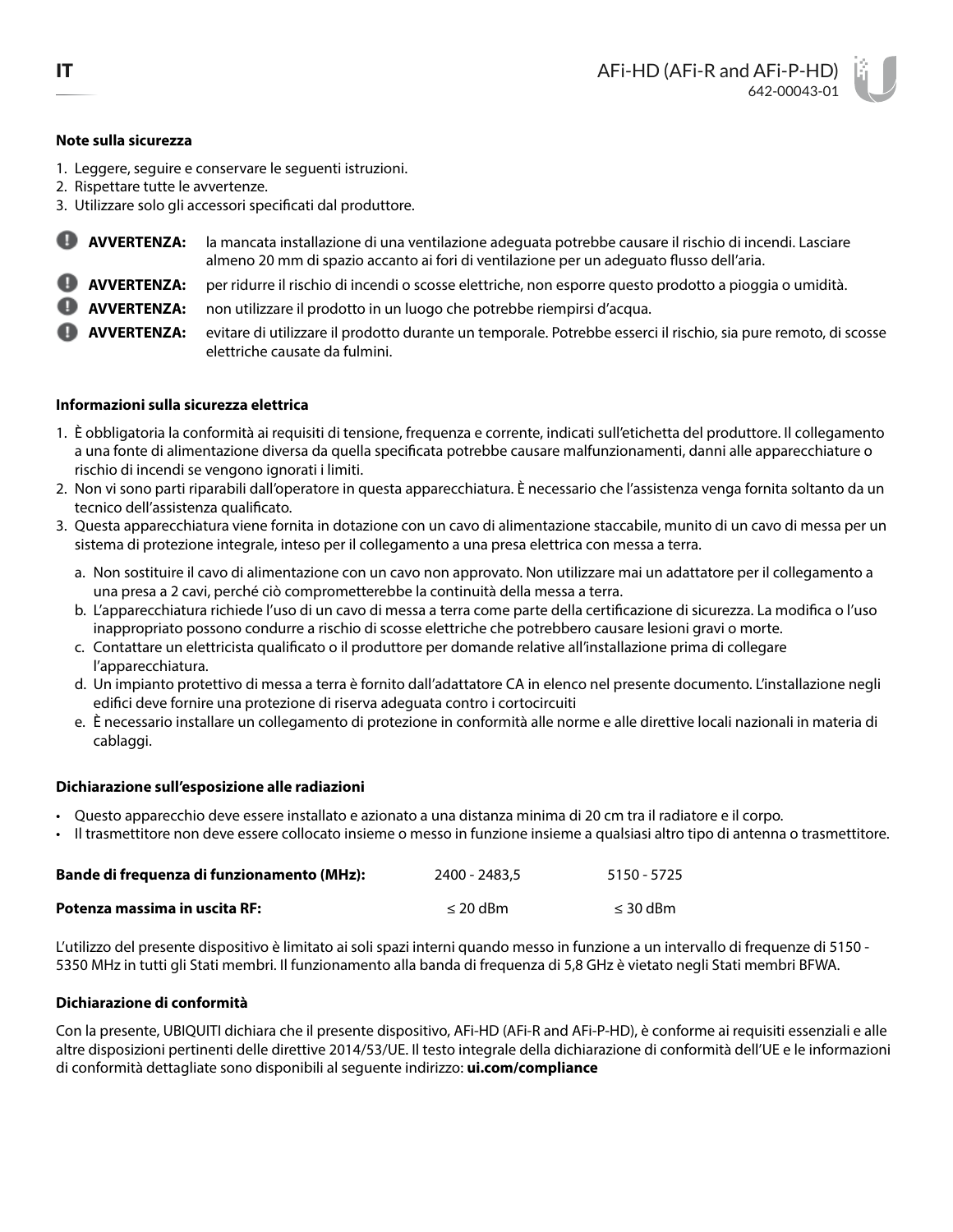## **Saugaus naudojimo atmintinė**

- 1. Perskaitykite, vadovaukitės ir išsaugokite šias instrukcijas.
- 2. Paisykite visų įspėjimų.
- 3. Naudokite tik gamintojo nurodytus priedus / reikmenis.
- o **ĮSPĖJIMAS:** neįrengus tinkamo vėdinimo gali kilti gaisro pavojus. Palikite mažiausiai 20 mm tarpą nuo vėdinimo angų, kad būtų pakankamas oro srautas.
- **ĮSPĖJIMAS:** norėdami sumažinti gaisro ar elektros smūgio pavojų, saugokite, kad ant gaminio nelytų lietus ar nepatektų drėgmė.
- **ĮSPĖJIMAS:** nenaudokite šio gaminio vietoje, kuri gali būti panirusi po vandeniu.
- **ĮSPĖJIMAS:** stenkitės nenaudoti šio gaminio griaustinio metu. Gali būti mažai tikėtinas elektros smūgio pavojus dėl žaibo.

### **Elektros saugos informacija**

- 1. Reikia, kad atitiktų įtampos, dažnio ir srovės reikalavimai, nurodyti ant gamintojo duomenų plokštelės. Jei nėra paisoma apribojimų, prijungus prie kitokio, nei nurodyta maitinimo šaltinio, gali veikti netinkamai, bus sugadinta įranga ar kils gaisro pavojus.
- 2. Šioje įrangoje nėra dalių, kurių priežiūros darbus turėtų atlikti operatorius. Priežiūros darbus turi atlikti kvalifikuotas techninės priežiūros specialistas.
- 3. Ši įranga pateikiama su atjungiamu maitinimo kabeliu, kuris turi integruotą apsauginį įžeminimo laidą, skirtą jungti į įžemintą apsauginį lizdą.
	- a. Nekeiskite maitinimo kabelio neatitinkančiu patvirtintojo tipo. Jokiu būdu nenaudokite adapterio kištuko 2 laidų lizdui, nes taip bus panaikintas įžeminimo laido vientisumas.
	- b. Reikia naudoti įžeminimo laidą su įranga kaip apsauginę priemonę. Modifikuojant ar netinkamai naudojant, galima patirti smūgį, dėl kurio galimi rimti sužalojimai ar mirtis.
	- c. Prieš jungdami įrangą, kreipkitės į kvalifikuotą elektriką ar gamintoją, jei kiltų klausimų apie montavimą.
	- d. Apsauginis įžeminimas yra per nurodytąjį AC adapterį. Montuojant pastate, turi būti tinkama rezervinė apsauga, nuo trumpojo jungimo.
	- e. Būtina įrengti apsaugę jungtį, atitinkančią vietinius šalies elektros instaliacijos įrengimo taisykles ir reglamentus.

#### **Teiginys dėl spinduliuotės poveikio**

- Šią įrangą reikia sumontuoti ir naudoti mažiausiai 20 cm atstumu nuo radiatoriaus ir jūsų kūno.
- Šio siųstuvo negalima statyti šalia ar eksploatuoti kartu su kita antena ar siųstuvu.

| Darbinio dažnio juostos (MHz): | 2400 - 2483.5 | 5150 - 5725   |
|--------------------------------|---------------|---------------|
| Didž. RF atiduodama galia:     | $\leq$ 20 dBm | $\leq$ 30 dBm |

Visose valstybėse narėse šis įrenginys skirtas naudoti tik patalpoje, kai eksploatuojama esant 5 150–5 350 MHz dažnio diapazonui. BFWA valstybėse narėse draudžiama eksploatuoti 5,8 GHz dažnio juosta.

#### **Atitikties deklaracija**

Šiuo dokumentu UBIQUITI nurodo, kad šis įrenginys, AFi-HD (AFi-R and AFi-P-HD), atitinka direktyvų 2014/53/ES pagrindinius reikalavimus bei kitas susijusias nuostatas. Visas ES atitikties deklaracijos tekstas ir išsami informacija apie atitiktį pateikiama šiuo interneto adresu: **[ui.com/compliance](http://ui.com/compliance)**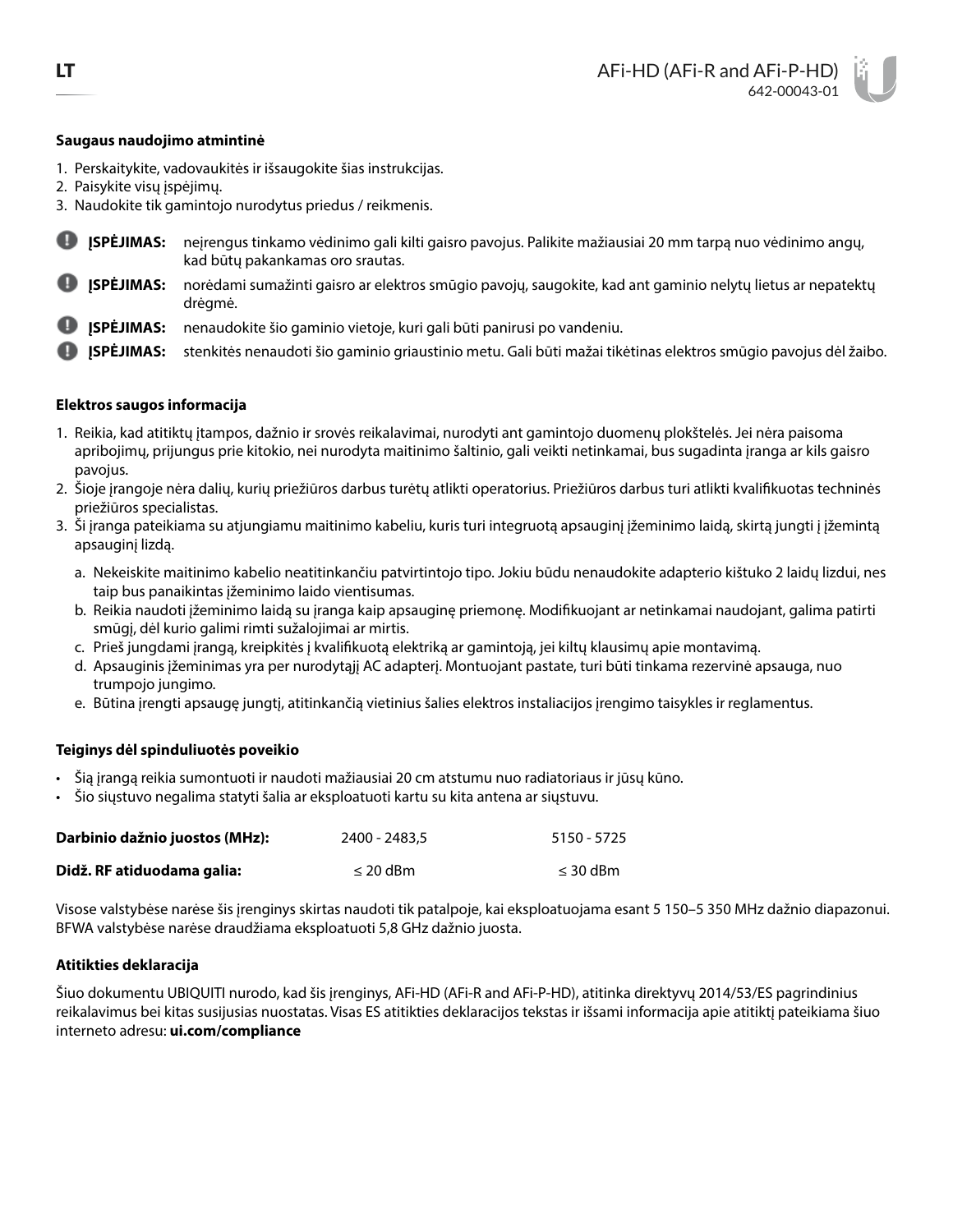## **Drošības paziņojumi**

- 1. Izlasiet, ievērojiet un saglabājiet šos norādījumus.
- 2. Ievērojiet visus brīdinājumus.
- 3. Izmantojiet tikai ražotāja ieteiktās pierīces/piederumus.
- o **BRĪDINĀJUMS:** nepietiekama ventilācija var izraisīt ugunsbīstamību. Nodrošiniet vismaz 20 mm brīvas vietas pie ventilācijas atverēm, lai gaisa plūsma būtu pietiekama.
- **BRĪDINĀJUMS:** lai samazinātu uguns un elektrošoka risku, nepakļaujiet šo produktu lietus vai mitruma ietekmei.
- **BRĪDINĀJUMS:** nelietojiet šo produktu vietās, kas var iegrimt ūdenī.
- **BRĪDINĀJUMS:** nelietojiet šo produktu negaisa laikā. Pastāv neliels risks, ka zibens var izraisīt elektrošoku.

# **Elektrodrošības informācija**

- 1. Jāievēro atbilstība sprieguma, frekvences un strāvas prasībām, kas norādītas ražotāja uzlīmē. Pieslēgšana pie barošanas avota, kas atšķiras no norādītā, var izraisīt kļūmīgu darbību, ierīces bojājumus vai aizdegšanās risku, ja netiek ievēroti ierobežojumi.
- 2. Šajā ierīcē nav detaļu, kuru apkopi var veikt operators. Apkopi drīkst veikt tikai kvalificēts speciālists.
- 3. Šīs ierīces komplektācijā ir atvienojams strāvas kabelis, kurā ir integrēts zemējuma vads, kas paredzēts savienojumam ar zemētu kontaktrozeti.
	- a. Neaizstājiet šo kabeli ar citu kabeli, kas neatbilst apstiprinātajam tipam. Nekad neizmantojiet adaptera spraudni, lai pievienotu to divu vadu kontaktrozetei, jo tādējādi tiks izjaukts zemējuma vada savienojums.
	- b. Saskaņā ar drošības sertifikātu šī ierīce jāpievieno, izmantojot zemējuma vadu, pārveidojumi un nepareiza izmantošana var izraisīt elektrošoku, kā sekas ir smagi vai nāvējoši ievainojumi.
	- c. Ja jums rodas jautājumi par uzstādīšanu, pirms ierīces pievienošanas sazinieties ar kvalificētu elektriķi vai ražotāju.
	- d. Aizsargzemējumu nodrošina norādītais maiņstrāvas adapteris. Ēkas elektroinstalācijai jānodrošina atbilstoša papildu aizsardzība pret īssavienojumu.
	- e. Jāuzstāda aizsargājoši savienojumi saskaņā ar attiecīgās valsts elektroinstalācijas noteikumiem un reglamentējošām prasībām.

## **Paziņojums par starojuma ietekmi**

- Šis aprīkojums jāuzstāda un jāizmanto, ievērojot vismaz 20 cm attālumu starp starojuma avotu un jūsu ķermeni.
- Šo raidītāju nedrīkst novietot blakus vai izmantot kopā ar jebkādu citu antenu vai raidītāju.

| Darbības frekvenču joslas (MHz):        | 2400 - 2483.5 | 5150 - 5725   |
|-----------------------------------------|---------------|---------------|
| Maksimālā radiofrekvences izejas jauda: | $\leq$ 20 dBm | $\leq$ 30 dBm |

Izmantojot ierīci frekvenču diapazonā 5150 – 5350 MHz, visās dalībvalstīs ierīci atļauts izmantot tikai telpās. Darbība 5,8 GHz frekvencē BFWA (Broadband Fixed Wireless Access — platjoslas fiksētā bezvadu piekļuve) dalībvalstīs ir aizliegta.

# **Atbilstības deklarācija**

Ar šo UBIQUITI paziņo, ka šī ierīce AFi-HD (AFi-R and AFi-P-HD) atbilst direktīvu 2014/53/ES būtiskajām prasībām un citiem atbilstošajiem noteikumiem. Pilns ES atbilstības deklarāciju teksts un detalizēta informācija par atbilstību ir pieejama tīmekļa vietnē: **[ui.com/compliance](http://ui.com/compliance)**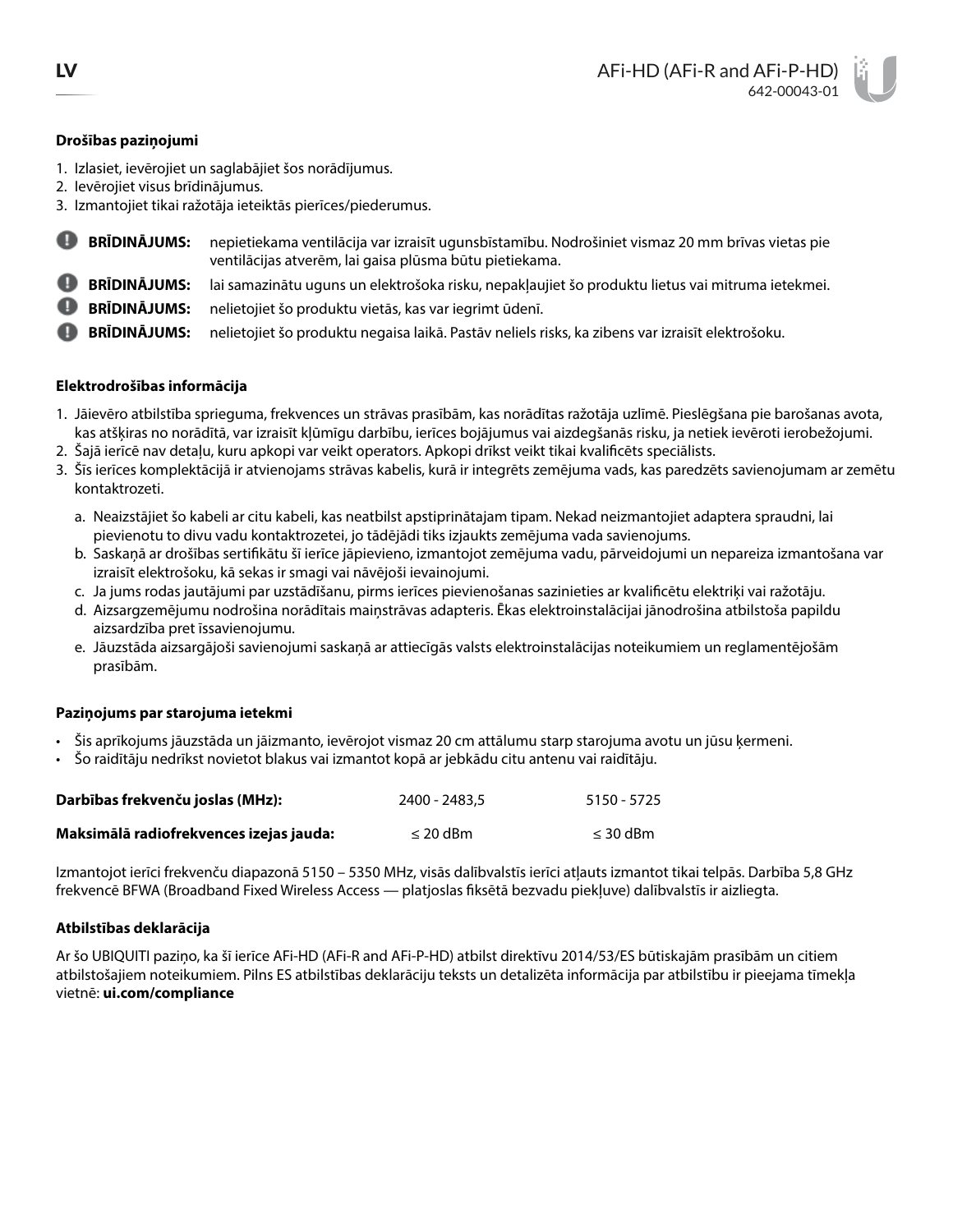# **Veiligheidsmeldingen**

- 1. Lees, volg en bewaar deze instructies.
- 2. Houd u aan alle waarschuwingen.

3. Gebruik alleen hulpstukken/accessoires die door de fabrikant zijn gespecificeerd.

- **WAARSCHUWING:** Het niet voorzien in de juiste ventilatie kan brandgevaar veroorzaken. Houd ten minste 20 mm ruimte naast de ventilatiegaten voor voldoende luchtstroom. **WAARSCHUWING:** Stel dit product niet bloot aan regen of vocht om het risico op brand of elektrische schokken te
	- verminderen.

**WAARSCHUWING:** Gebruik dit product niet op een plaats die onder water kan lopen.

**WAARSCHUWING:** Vermijd het gebruik van dit product tijdens onweer. Er bestaat een klein risico op elektrische schokken door blikseminslag.

# **Informatie elektrische veiligheid**

- 1. Naleving is vereist met betrekking tot spanning, frequentie en stroomvereisten zoals aangegeven op het etiket van de fabrikant. Aansluiting op een andere stroombron dan de gespecificeerde kan leiden tot een onjuiste werking, schade aan de apparatuur of brandgevaar als de beperkingen niet in acht worden genomen.
- 2. Er zitten geen onderdelen in deze apparatuur die door de gebruiker kunnen worden onderhouden. Onderhoud mag alleen worden uitgevoerd door een gekwalificeerde servicetechnicus.
- 3. Deze apparatuur is voorzien van een afneembare voedingskabel met een geïntegreerde kabel voor veiligheidsaarding voor aansluiting op een geaard stopcontact.
	- a. Vervang de voedingskabel niet door een andere dan het meegeleverde goedgekeurde type. Gebruik nooit een adapterstekker om op een 2-draads stopcontact aan te sluiten, omdat dit de continuïteit van de aardingsdraad tenietdoet.
	- b. De apparatuur vereist het gebruik van de aardingsdraad als onderdeel van de veiligheidscertificering. Wijziging of verkeerd gebruik kan schokgevaar opleveren dat kan leiden tot ernstig letsel of de dood.
	- c. Neem contact op met een gekwalificeerde elektricien of de fabrikant als er vragen zijn over de installatie voordat u de apparatuur aansluit.
	- d. Beschermende aarding wordt geleverd door de vermelde AC-adapter. De installatie in het gebouw moet zorgen voor een passende kortsluitbeveiliging.
	- e. De beschermende bonding moet worden geïnstalleerd in overeenstemming met de plaatselijke nationale regels en voorschriften voor de bedrading.

## **Verklaring blootstelling aan straling**

- Deze apparatuur moet worden geïnstalleerd en bediend met een minimale afstand van 20 cm tussen de radiator en uw lichaam.
- Deze transmitter mag niet worden gebruikt in combinatie met een andere antenne of transmitter.

| Frequentiebanden tijdens gebruik (MHz): | 2400 - 2483.5 | 5150 - 5725   |
|-----------------------------------------|---------------|---------------|
| <b>Maximaal RF-uitgangsvermogen:</b>    | $\leq$ 20 dBm | $\leq$ 30 dBm |

Dit apparaat kan in alle lidstaten alleen binnenshuis worden gebruikt als het staat ingesteld op het frequentiebereik van 5150 - 5350 MHz. Een 5,8 GHz-frequentieband is verboden in BFWA-lidstaten.

## **Conformiteitsverklaring**

UBIQUITI verklaart hierbij dat dit apparaat, AFi-HD (AFi-R and AFi-P-HD) voldoet aan de essentiële vereisten en andere relevante voorwaarden uit de Europese richtlijnen 2014/53/EU. De volledige EU-conformiteitsverklaring en gedetailleerde nalevingsinformatie vindt u op **[ui.com/compliance](http://ui.com/compliance)**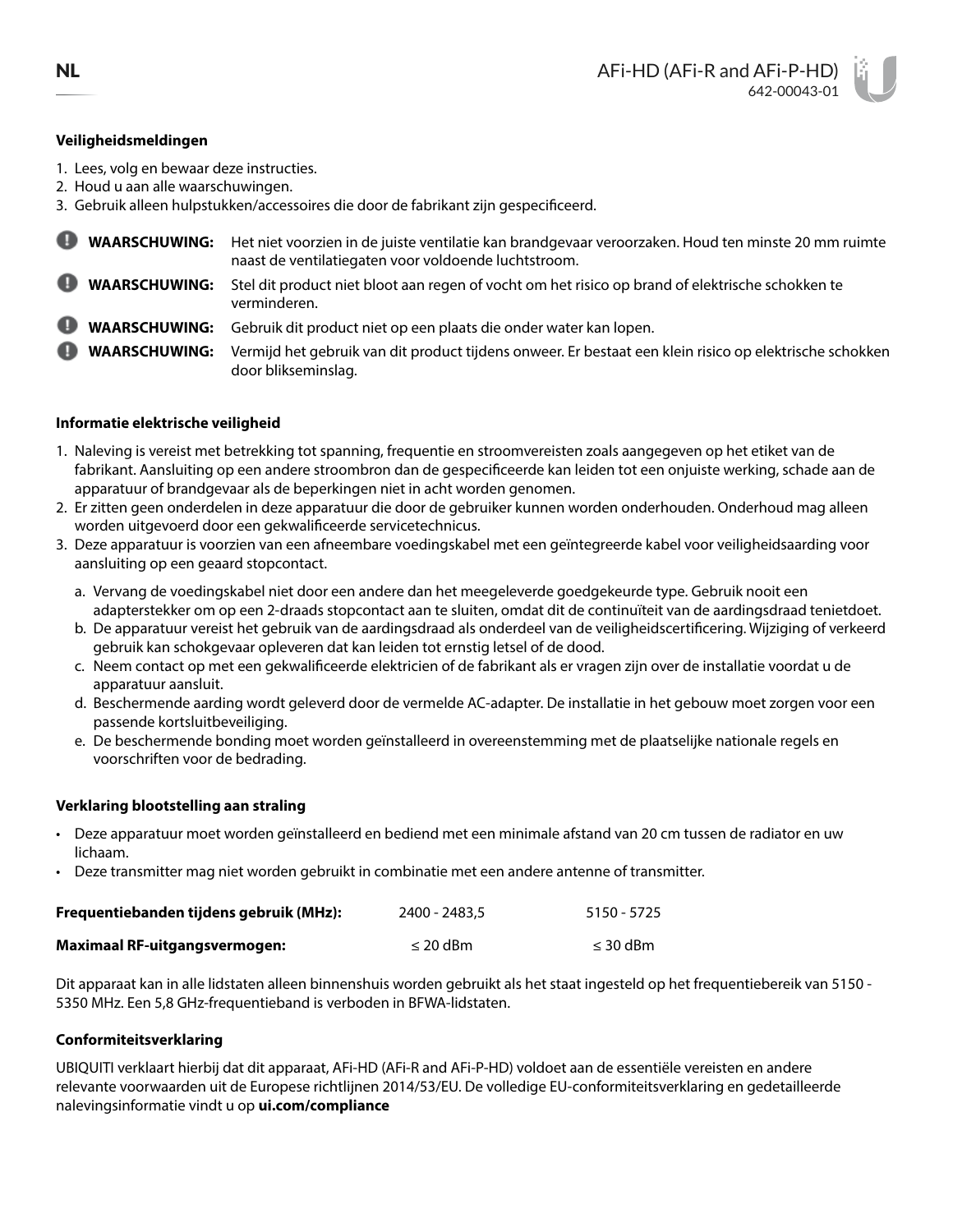# **Informacje o bezpieczeństwie**

- 1. Przeczytaj niniejsze instrukcje, postępuj zgodnie z nimi i zachowaj je.
- 2. Przestrzegaj wszystkich ostrzeżeń.
- 3. Używaj wyłącznie akcesoriów określonych przez producenta.
- **OSTRZEŻENIE:** niezapewnienie odpowiedniej wentylacji może spowodować zagrożenie pożarowe. Aby zapewnić odpowiedni przepływ powietrza, należy zachować co najmniej 20 mm wolnej przestrzeni obok otworów wentylacyjnych.
- **OSTRZEŻENIE:** aby zmniejszyć ryzyko pożaru lub porażenia prądem elektrycznym, należy chronić ten produkt przed deszczem lub wilgocią.
- **OSTRZEŻENIE:** nie należy używać tego produktu w miejscu, które może zostać zanurzone w wodzie.
- **OSTRZEŻENIE:** nie należy używać tego produktu podczas burzy z wyładowaniami elektrycznymi. Występuje wówczas niewielkie ryzyko porażenia piorunem.

# **Informacje o bezpieczeństwie elektrycznym**

- 1. Napięcie, częstotliwość i natężenie prądu zasilania muszą być zgodne z wymaganiami podanymi przez producenta. Podłączenie do innego źródła zasilania niż określone powyżej może spowodować nieprawidłową pracę urządzenia, uszkodzić je lub stanowić zagrożenie pożarowe w przypadku nieprzestrzegania ograniczeń.
- 2. Wewnątrz urządzenia nie ma części, które można wymienić lub naprawić samodzielnie. Czynności serwisowe muszą być wykonywane wyłącznie przez wykwalifikowanego technika serwisowego.
- 3. W zestawie z urządzeniem znajduje się odłączany przewód zasilający z uziemieniem, który można podłączyć do uziemionego gniazdka elektrycznego.
	- a. Nie należy zastępować dołączonego i zatwierdzonego przewodu zasilającego przewodem innego rodzaju. Nie wolno podłączać wtyku zasilacza do gniazdka na wtyki z dwoma bolcami, ponieważ w takim przypadku nie będzie można korzystać z funkcji uziemienia tego przewodu.
	- b. Certyfikat bezpieczeństwa przewodu na zastosowanie wyłącznie w przypadku użycia przewodu z uziemieniem. Modyfikacja lub niewłaściwe użycie przewodu może stwarzać zagrożenie porażenia prądem, które może doprowadzić do poważnych obrażeń ciała lub śmierci..
	- c. W razie wątpliwości dotyczących instalacji przed podłączeniem urządzenia należy skontaktować się z wykwalifikowanym elektrykiem lub jego producentem.
	- d. Zasilacz sieciowy widoczny na liście zapewnia uziemienie ochronne. Odpowiednie zabezpieczenie zwarciowe powinno być zapewnione przez instalację obecną w budynku.
	- e. Należy zapewnić połączenie ochronne zgodne z krajowymi przepisami i zasadami dotyczącymi okablowania.

## **Oświadczenie o narażeniu na promieniowanie**

- Urządzenie to należy zainstalować i obsługiwać w odległości co najmniej 20 cm od ciała.
- Nadajnika tego nie można umieszczać w sąsiedztwie innych anten i nadajników ani używać go w połączeniu z innymi antenami i nadajnikami.

| Pasma częstotliwości działania (MHz): | 2400 - 2483.5 | 5150 - 5725   |
|---------------------------------------|---------------|---------------|
| Maksymalna moc wyjściowa RF:          | $\leq$ 20 dBm | $\leq$ 30 dBm |

Urządzenie to jest można używać wyłącznie w pomieszczeniach w przypadku, gdy pracuje ono w zakresie częstotliwości 5150– 5350 MHz na terenie Unii Europejskiej. Praca w paśmie częstotliwości 5,8 GHz jest zabroniona w krajach należących do BFWA.

# **Deklaracja zgodności**

Firma UBIQUITI oświadcza, że to urządzenie AFi-HD (AFi-R and AFi-P-HD) jest zgodne z podstawowymi wymogami i właściwymi przepisami dyrektyw 2014/53/UE. Pełny tekst deklaracji zgodności UE i szczegółowe informacje o zgodności są dostępne pod tym adresem internetowym: **[ui.com/compliance](http://ui.com/compliance)**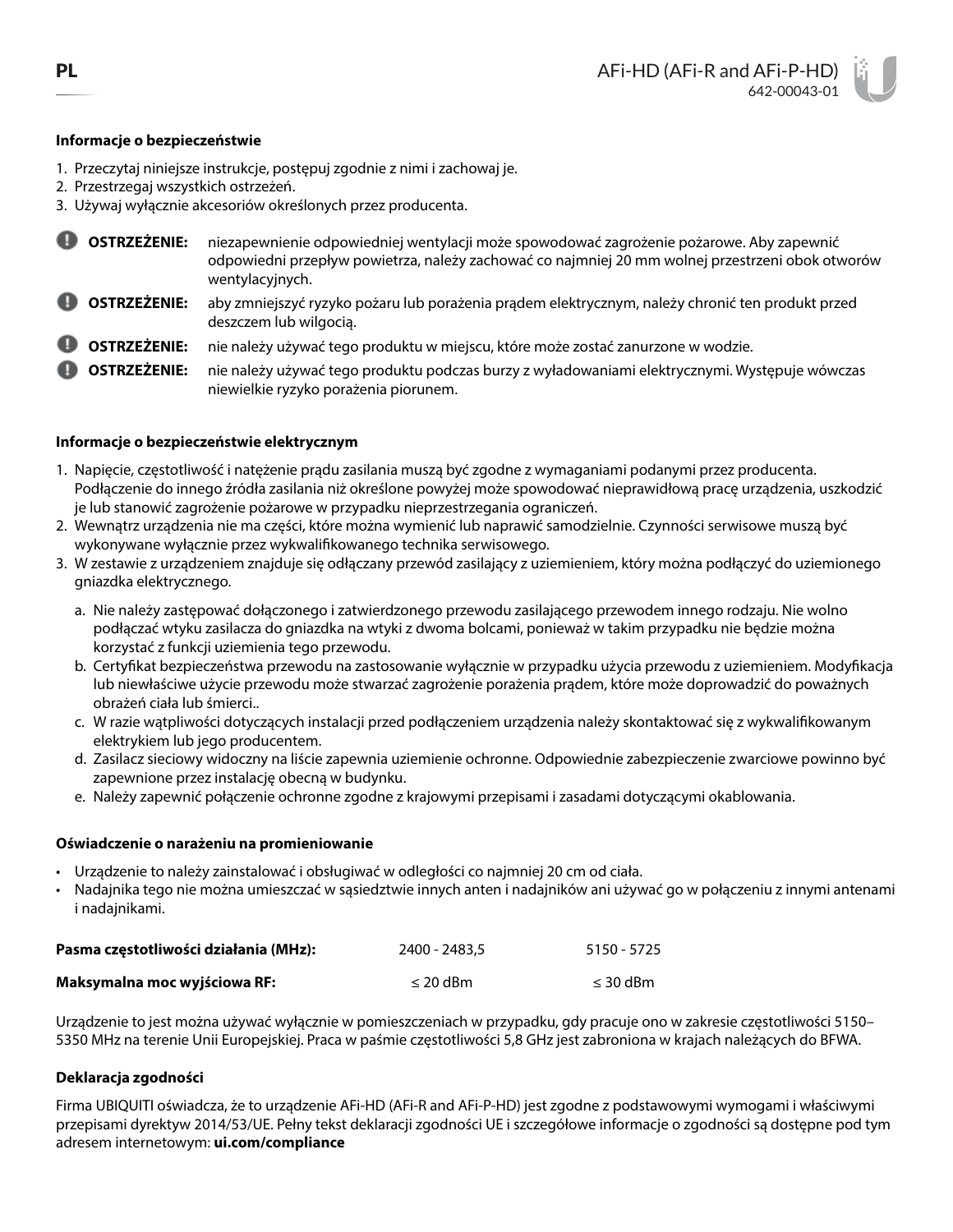## **Avisos de segurança**

- 1. Leia, siga e guarde estas instruções.
- 2. Preste atenção a todos os avisos.
- 3. Utilize apenas acessórios especificados pelo fabricante.
- o **AVISO:** a incapacidade de fornecer a ventilação adequada pode provocar risco de incêndio. Mantenha, pelo menos, 20 mm de distância dos orifícios de ventilação para obter o fluxo de ar adequado.
- **AVISO:** para reduzir o risco de incêndio ou choques elétricos, não exponha este produto à chuva ou à humidade.
- **AVISO:** não utilize este produto em locais onde possa ficar submerso por água.
- **AVISO:** evite utilizar este produto durante trovoadas. Existe o risco reduzido de choques elétricos provocados por relâmpagos.

### **Informações sobre segurança elétrica**

- 1. É necessário cumprir as indicações sobre tensão e frequência e as exigências atuais no rótulo do fabricante. Estabelecer ligação com uma fonte de alimentação diferente das especificadas pode resultar num funcionamento incorreto, provocar danos no equipamento ou risco de incêndio, caso as restrições não sejam cumpridas.
- 2. Não existem peças que possam ser reparadas pelo operador no interior deste equipamento. A reparação deve ser realizada apenas por um técnico qualificado.
- 3. Este equipamento é fornecido com um cabo de alimentação amovível, que possui um fio de segurança integral com ligação à terra que deve ser ligado a uma tomada de segurança com ligação à terra.
	- a. Não substitua o cabo de alimentação por um que não seja do tipo aprovado fornecido. Nunca utilize uma ficha adaptadora para ligar a uma tomada sem ligação à terra, pois isto afeta a continuidade do fio terra.
	- b. O equipamento requer a utilização do fio terra como parte da certificação de segurança, pois a modificação ou a utilização incorreta pode provocar risco de choque elétrico que pode resultar em lesões graves ou morte.
	- c. Contacte um eletricista qualificado ou o fabricante antes de ligar o equipamento, caso tenha dúvidas sobre a instalação.
	- d. A ligação à terra de proteção é fornecida pelo transformador de CA indicado. A rede elétrica do edifício deve oferecer a proteção de apoio para curtos-circuitos adequada
	- e. A ligação protetora deve ser instalada de acordo com as normas e regulamentos nacionais locais sobre ligações.

## **Declaração de exposição à radiação**

- Este equipamento deve ser instalado e utilizado mantendo uma distância mínima de 20 cm entre o radiador e o corpo do utilizador.
- Este transmissor não pode estar próximo nem funcionar em conjunto com outras antenas ou outros transmissores.

| Bandas de frequência de funcionamento (MHz): | 2400 - 2483.5 | 5150 - 5725   |
|----------------------------------------------|---------------|---------------|
| Potência de RF máx.                          | $\leq$ 20 dBm | $\leq$ 30 dBm |

Este dispositivo está limitado à utilização no interior quando funciona dentro do intervalo de frequência de 5150 a 5350 MHz em todos os estados-membros. O funcionamento com a banda de frequência de 5,8 GHz é proibido nos estados-membros com acesso sem fios de banda larga fixa (BFWA).

## **Declaração de conformidade**

A UBIQUITI declara que este dispositivo, AFi-HD (AFi-R and AFi-P-HD), está em conformidade com os requisitos essenciais e outras disposições relevantes das diretivas 2014/53/UE. O texto da declaração de conformidade da UE e as informações sobre conformidade detalhadas estão disponíveis na íntegra através do seguinte endereço de Internet: **[ui.com/compliance](http://ui.com/compliance)**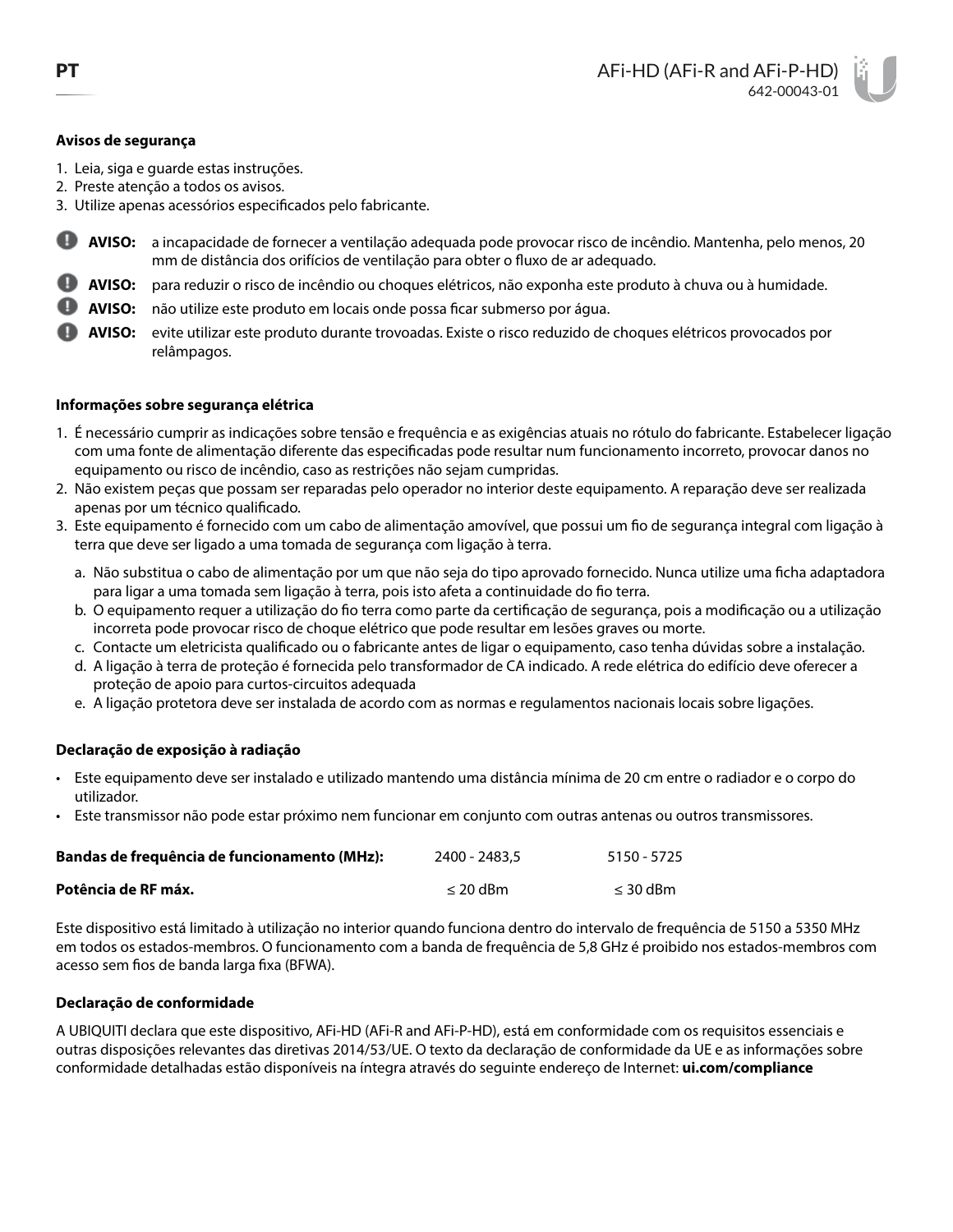# **Notificări de siguranţă**

- 1. Citiţi, respectaţi şi păstraţi aceste instrucţiuni.
- 2. Ţineţi seama de toate avertismentele.
- 3. Utilizaţi numai dispozitive ataşabile/accesorii specificate de producător.
	- **AVERTISMENT:** Nefurnizarea unei ventilaţii corespunzătoare poate cauza pericol de incendiu. Păstraţi o distanţă de cel puţin 20 mm lângă orificiile de ventilaţie pentru un flux de aer adecvat.
- **AVERTISMENT:** Pentru a reduce riscul de incendiu sau electrocutare, nu expuneţi acest produs la ploaie sau umezeală.
- **AVERTISMENT:** Nu utilizaţi acest produs în locuri care se pot scufunda în apă.
- **AVERTISMENT:** Evitaţi utilizarea acestui produs în timpul unei furtuni cu descărcări electrice. Există posibilitatea unui risc îndepărtat de electrocutare ca urmare a fulgerelor.

# **Informaţii privind siguranţa electrică**

- 1. Conformitatea este obligatorie cu privire la tensiune, frecvenţă şi cerinţele actuale indicate pe eticheta producătorului. Conectarea la o sursă de alimentare electrică diferită de cele specificate poate avea drept rezultat functionarea necorespunzătoare, daune la echipament sau poate reprezenta un pericol de incendiu dacă restricţiile nu sunt respectate.
- 2. În interiorul acestui echipament nu există piese ce pot fi servisate de operator. Lucrările de service trebuie să fie executate exclusiv de un tehnician de service calificat.
- 3. Acest echipament este dotat cu un cablu de alimentare electrică detaşabil care are un fir de legare la pământ integral pentru conexiunea la o priză de siguranţă împământată.
	- a. Nu înlocuiţi cablul de alimentare electrică cu unul care nu este de tipul omologat indicat. Niciodată nu utilizaţi o fişă de adaptor pentru conexiunea la o priză cu 2 fire deoarece astfel se întrerupe continuitatea firului de legare la pământ.
	- b. Echipamentul necesită utilizarea firului de legare la pământ ca parte a certificării pe partea de siguranță; modificările sau utilizarea necorespunzătoare pot reprezenta pericol de şoc, care poate avea drept rezultat accidentări grave sau decesul.
	- c. Contactaţi un electrician calificat sau producătorul dacă aveţi întrebări legate de instalare înainte de a conecta echipamentul.
	- d. Legarea la pământ de protecţie este asigurată de adaptorul de c.a. menţionat. Instalaţia clădirii trebuie să ofere o protecţie de rezervă corespunzătoare în caz de scurtcircuit.
	- e. Trebuie instalată o legătură de protecție în conformitate cu regulile și reglementările naționale locale.

## **Declaraţie privind expunerea la radiaţii**

- Acest echipament trebuie instalat şi utilizat la o distanţă de minimum 20 cm între radiator şi corpul dvs.
- Acest transmiţător nu trebuie să fie amplasat în aceeaşi locaţie sau utilizat împreună cu orice altă antenă sau alt transmiţător.

| Benzi de frecvență pentru funcționare (MHz): | 2400 - 2483.5 | 5150 - 5725   |
|----------------------------------------------|---------------|---------------|
| Putere max. de ieșire RF:                    | $\leq$ 20 dBm | $\leq$ 30 dBm |

Acest dispozitiv este limitat la utilizarea în interior numai dacă funcționează în intervalul de frecvență 5150 - 5350 MHz în toate statele membre. Funcționarea în banda de frecvență de 5,8 GHz este interzisă în statele membre BFWA.

## **Declaratie de conformitate**

Prin prezenta, UBIQUITI, declară că acest dispozitiv, AFi-HD (AFi-R and AFi-P-HD), este conform cu cerințele esențiale și alte dispoziţii relevante ale Directivelor 2014/53/UE. Textul complet al declaraţiei de conformitate UE şi informaţii detaliate despre conformitate sunt disponibile la următoarea adresă de internet: **[ui.com/compliance](http://ui.com/compliance)**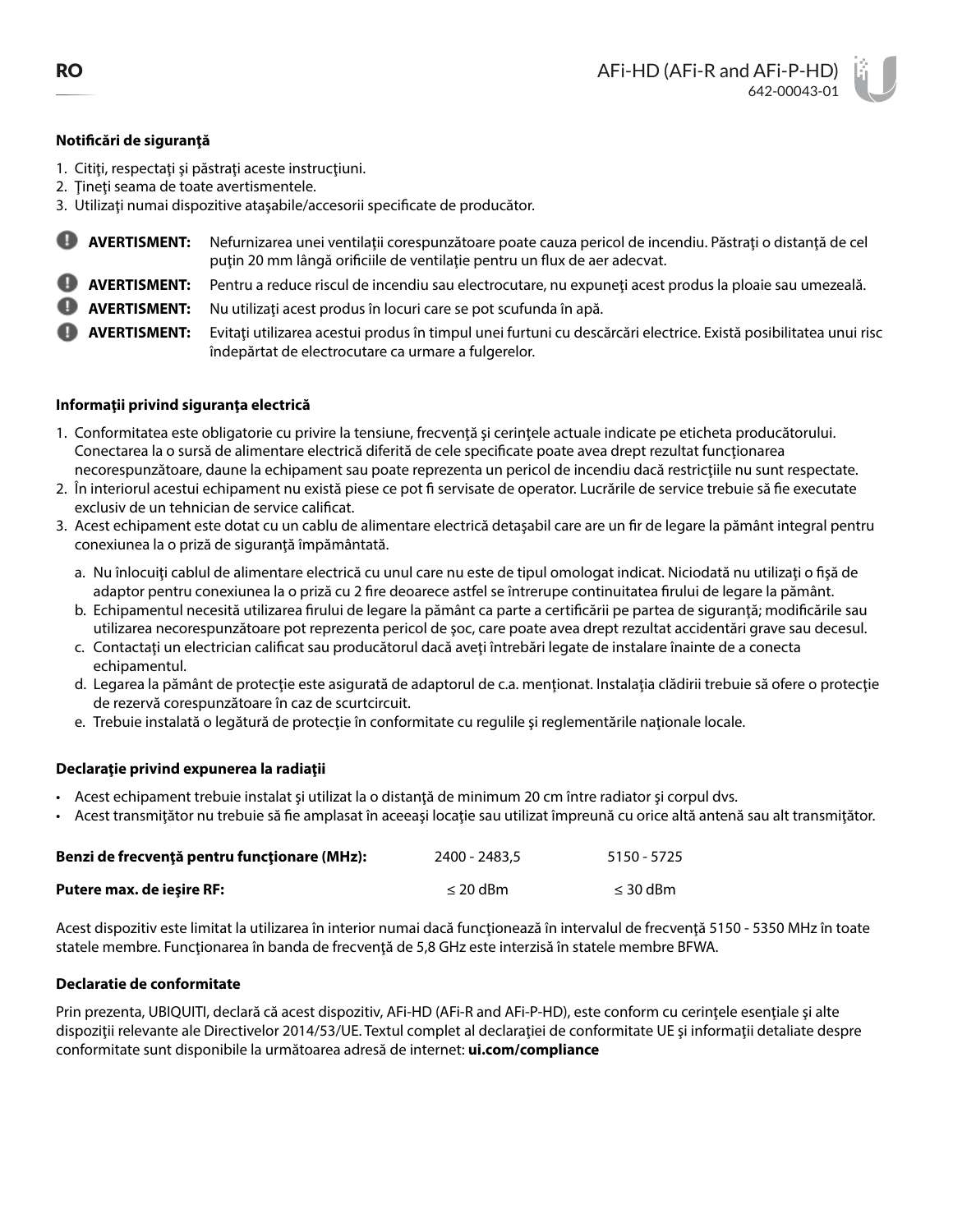#### **Правила техники безопасности**

- 1. Ознакомьтесь с этими инструкциями и следуйте им.
- 2. Соблюдайте все меры предосторожности.
- 3. Используйте только принадлежности и комплектующие, одобренные производителем.

| <b>C</b> OCTOPOXHO!               | Отсутствие надлежащей вентиляции может привести к возгоранию. Оставьте зазор не менее 20 мм<br>рядом с вентиляционными отверстиями для обеспечения достаточного потока воздуха. |
|-----------------------------------|---------------------------------------------------------------------------------------------------------------------------------------------------------------------------------|
| <b>C</b> OCTOPOXHO!               | Во избежание возгорания или поражения электрическим током не подвергайте изделие<br>воздействию дождя или влаги.                                                                |
| $\bullet$ OCTOPOXHO!              | Не используйте изделие в местах, где оно может быть погружено в воду.                                                                                                           |
| <b>CONTINUE CONTINUE CONTINUE</b> | Не используйте изделие во время грозы. Существует опасность поражения электрическим током<br>при прямых ударах молний.                                                          |

#### **Правила техники безопасности при эксплуатации электрооборудования**

- 1. Необходимо соблюдать требования к напряжению, частоте и току, указанные на этикетке производителя. Подключение к источнику питания, отличному от указанного, может привести к неправильной работе, повреждению оборудования или возгоранию в случае несоблюдения ограничений.
- 2. Внутри данного оборудования нет обслуживаемых компонентов. Обслуживание должно выполняться только квалифицированным техническим специалистом.
- 3. Данное оборудование поставляется со съемным кабелем питания, который имеет встроенный провод защитного заземления, предназначенный для подключения к заземленной электрической розетке.
	- Не используйте кабель питания, не соответствующий требуемому типу. Не используйте адаптер для подключения к 2-проводной розетке. Это приведет к нарушению целостности заземляющего провода.
	- При использовании провода заземления необходимо соблюдать требования, указанные в сертификате безопасности. Модификация или неправильное использование могут создать опасность поражения электрическим током, которое может привести к серьезным травмам или смертельному исходу.
	- При возникновении вопросов по установке перед подключением оборудования обратитесь к квалифицированному электрику или производителю.
	- Защитное заземление обеспечивается указанным адаптером переменного тока. Электроустановка здания должна обеспечивать соответствующую защиту от короткого замыкания.
	- Защитное соединение должно быть установлено в соответствии с местными правилами и нормами по монтажу электропроводки.

#### **Заявление о радиационном воздействии**

- Данное оборудование должно устанавливаться и эксплуатироваться на расстоянии не менее 20 cm от обогревателей и операторов.
- Этот передатчик нельзя устанавливать и эксплуатировать вблизи других антенн или передатчиков.

| Диапазоны рабочих частот (МГц) | 2400 - 2483.5 | 5150 - 5725   |
|--------------------------------|---------------|---------------|
| Макс. выходная мощность РЧ     | $\leq$ 20 dBm | $\leq$ 30 dBm |

Данное устройство предназначено для использования только внутри помещений при работе в частотном диапазоне 5150– 5350 МГц во всех странах, использующих широкополосный фиксированный беспроводной доступ. Работа в частотном диапазоне 5,8 ГГц запрещена в странах, использующих широкополосный фиксированный беспроводной доступ (BFWA).

#### **Декларация о соответствии**

Настоящим компания UBIQUITI заявляет, что данное устройство AFi-HD (AFi-R and AFi-P-HD) соответствует основным требованиям и другим соответствующим положениям директив 2014/53/EU. Полный текст декларации соответствия нормам ЕС и подробная информация о соответствии стандартам доступна по адресу: **[ui.com/compliance](http://ui.com/compliance)**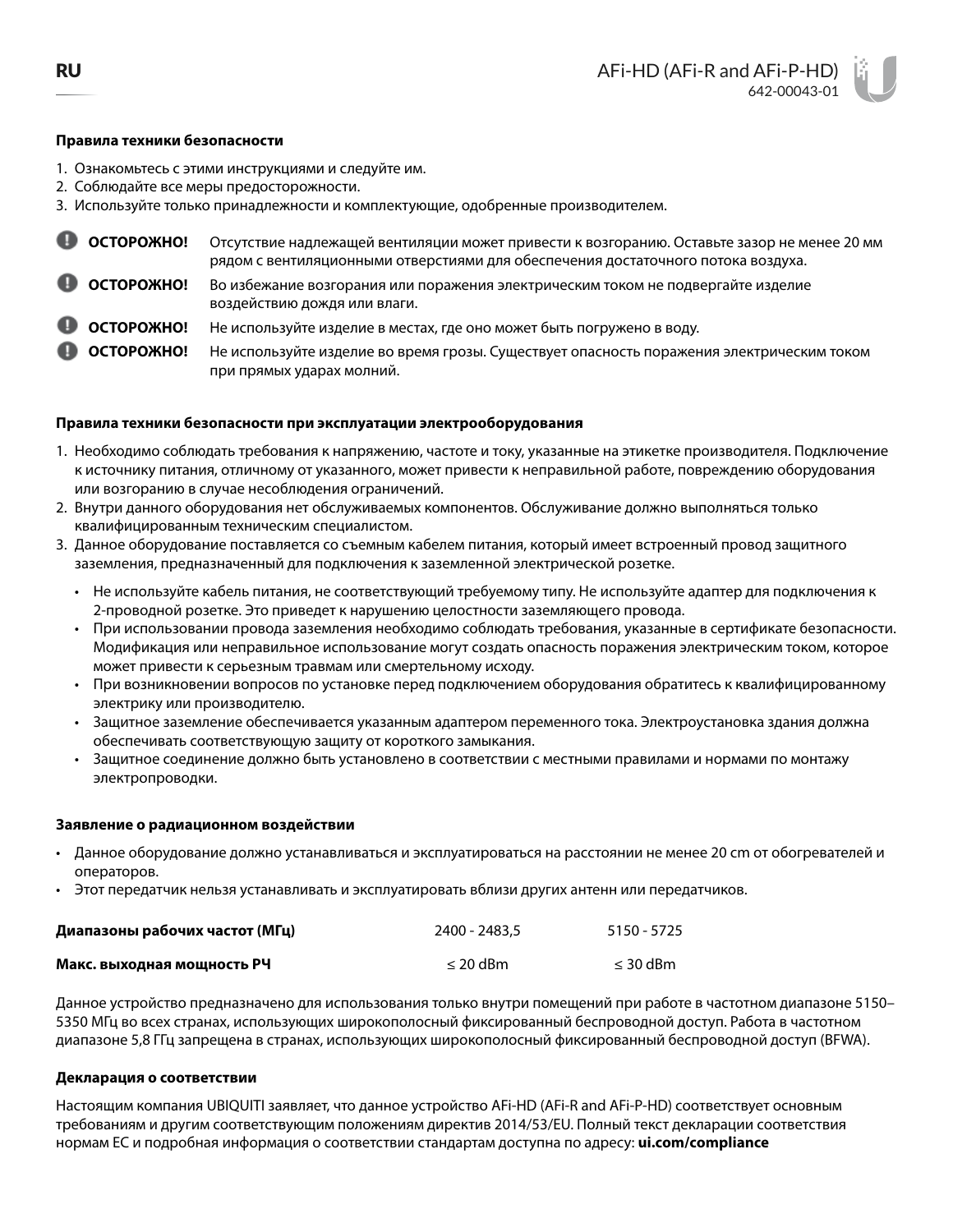## **Säkerhetsanvisningar**

- 1. Läs, följ och behåll de här instruktionerna.
- 2. Beakta alla varningar.
- 3. Använd endast bihang/tillbehör som anges av tillverkaren.
- o **VARNING:** Underlåtenhet att tillhandahålla tillräcklig ventilation kan orsaka brandfara. Ha minst 20 mm fritt utrymme bredvid ventilationshål för tillräckligt luftflöde.
- **VARNING:** För att minska risken för brand eller elektriska stötar bör du undvika att produkten utsätts för regn eller fukt.
- **VARNING:** Använd inte produkten på en plats som kan bli nedsänkt i vatten.
- **VARNING:** Undvik att använda produkten vid åskväder. Det kan finnas en liten risk för elektriska stötar vid blixtnedslag.

## **Information om elsäkerhet**

- 1. Efterlevnad med avseende på krav för spänning, frekvens och ström anges i tillverkarens etikett. Connection to a different power source than those specified may result in improper operation, damage to the equipment, or pose a fire hazard if the limitations are not followed.
- 2. Det finns inga delar som användaren kan serva inuti denna utrustning. Service bör endast utföras av en behörig servicetekniker.
- 3. Utrustningen är försedd med en löstagbar strömsladd som har en viktig skyddsjordledning avsedd för anslutning till ett jordat säkerhetsuttag.
	- a. Byt inte ut strömsladden mot en som inte är av den godkända typen som tillhandahålls. Använd aldrig en adapterstickpropp för att ansluta till ett 2-trådsuttag eftersom detta förstör förbindelsen i jordledningen.
	- b. Utrustningen kräver användning av jordledningen som en del av säkerhetscertifieringen. Modifiering eller felaktig användning kan innebära risk för stötar som kan resultera i allvarliga personskador eller dödsfall.
	- c. Kontakta en behörig elektriker eller tillverkaren om du har frågor om installationen innan du ansluter utrustningen.
	- d. PSkyddande jordning ges av växelströmsadaptern i listan. Byggnadsinstallationen ska ge lämpligt kortslutningsskydd.
	- e. Skyddande potentialutjämning måste installeras i enlighet med lokala, nationella regler och förordningar för kablage.

## **Meddelande om exponering för strålning**

- Utrustningen bör installeras och användas med ett minsta avstånd på 20 cm mellan radiatorn och din kropp.
- Sändaren får inte placeras tillsammans med eller köras tillsammans med någon annan antenn eller sändare.

| Frekvensband för drift (MHz): | 2400 - 2483.5 | 5150 - 5725   |
|-------------------------------|---------------|---------------|
| Max RF-uteffekt:              | $\leq$ 20 dBm | $\leq$ 30 dBm |

Enheten är begränsad till inomhusbruk vid frekvensområde på 5 150 – 5 350 MHz inom alla medlemsstater. Drift i 5,8 GHz-bandet är förbjudet i BFWA-medlemsstaterna.

## **Försäkran om överensstämmelse**

Härmed försäkrar UBIQUITI att den här enheten, AFi-HD (AFi-R and AFi-P-HD), efterlever de viktiga kraven och andra relevanta bestämmelser i direktiven 2014/53/EU. Den fullständiga EU-försäkran om överensstämmelse och detaljerad information om efterlevnad är tillgänglig på följande internetadress: **[ui.com/compliance](http://ui.com/compliance)**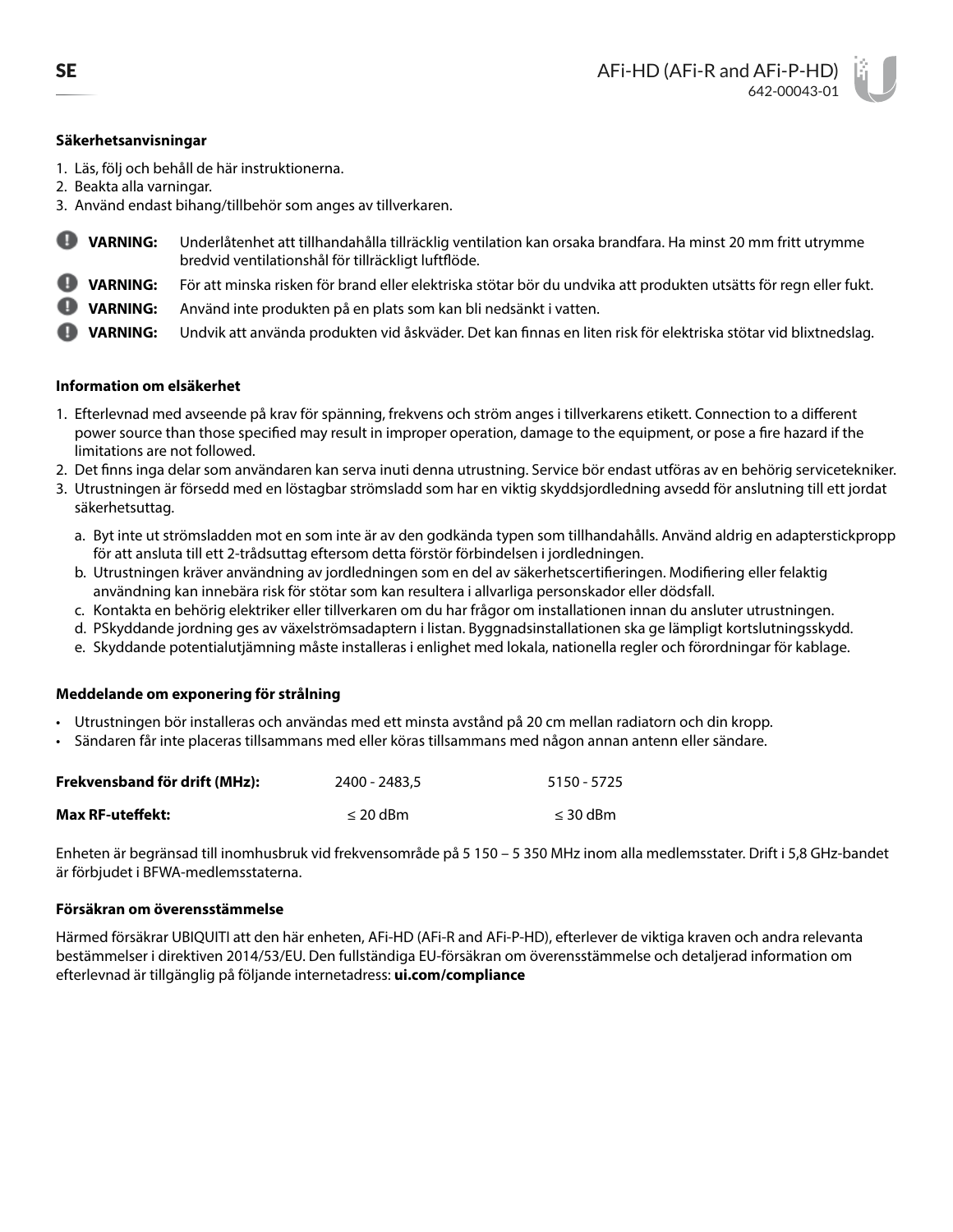# **Varnostna obvestila**

- 1. Preberite, upoštevajte in shranite ta navodila.
- 2. Upoštevajte vsa opozorila.
- 3. Uporabljajte samo nastavke/dodatno opremo v skladu z določili proizvajalca.
- **OPOZORILO:** če ne zagotovite ustreznega zračenja, lahko pride do požara. Pred prezračevalnimi luknjami mora biti najmanj 20 mm prostega prostora za ustrezen pretok zraka.
- **OPOZORILO:** da zmanjšate tveganje električnega udara ali požara, tega izdelka ne izpostavljajte dežju ali vlagi.
- **D OPOZORILO:** tega izdelka ne uporabljajte na kraju, ki ga lahko preplavi voda.

**OPOZORILO:** tega izdelka ne uporabljajte med nevihto z bliskanjem. Obstaja nevarnost električnega udara zaradi strele.

# **Informacije o električni varnosti**

- 1. Zahteva se skladnost v zvezi z napetostjo, frekvenco in veljavnimi zahtevami, navedenimi na oznaki proizvajalca. Povezava z virom napajanja, ki ni naveden, lahko povzroči nepravilno delovanje, škodo na opremi ali nevarnost požara, če se ne upoštevajo omejitve.
- 2. V opremi ni delov, ki bi jih uporabnik lahko popravil sam. Servis lahko izvaja le usposobljen servisni tehnik.
- 3. Opremi je priložen snemljivi napajalni kabel z vgrajeno varnostno ozemljitveno povezavo, ki je namenjena povezavi z ozemljeno varnostno vtičnico.
	- a. Napajalnega kabla ne nadomestite z vrsto kabla, ki ni navedena kot odobren. Adapterskega vtiča ne uporabljajte za povezavo z dvožično vtičnico, saj to prekine delovanje ozemljitvene povezave.
	- b. V okviru certifikata o varnosti je z opremo treba uporabljati ozemljitveno povezavo, pri čemer lahko spreminjanje ali napačna uporaba privede do nevarnosti udara, ki lahko povzroči resno poškodbo ali smrt.
	- c. Če imate vprašanja o namestitvi, se pred povezovanjem opreme obrnite na usposobljenega električarja ali izdelovalca.
	- d. Zaščitno ozemljitev zagotavlja naveden AC-adapter. Oprema za namestitev v stavbah zagotovi ustrezno podporno zaščito pred kratkim stikom.
	- e. Namestiti je treba zaščitno povezovanje za izenačitev potencialov v skladu z lokalnimi nacionalnimi pravilniki in predpisi o napeljavi.

## **Izjava o izpostavljenosti sevanju**

- To opremo je treba namestiti in uporabljati tako, da je najmanjša razdalja med oddajnim telesom in vami 20 cm.
- Tega oddajnika ne smete namestiti poleg druge antene ali oddajnika oziroma ga ni dovoljeno uporabljati v takšni kombinaciji.

| Frekvenčni pasovi delovanja (MHz): | 2400 - 2483.5 | 5150 - 5725   |
|------------------------------------|---------------|---------------|
| Največja izhodna moč RF:           | $\leq$ 20 dBm | $\leq$ 30 dBm |

V frekvenčnem območju 5150–5350 MHz je ta naprava v vseh državah članicah omejena na uporabo v zaprtih prostorih. Uporaba v frekvenčnem pasu 5,8 GHz je prepovedana v državah članicah s širokopasovnimi brezžičnimi dostopovnimi sistemi (BFWA).

## **Izjava o skladnosti**

Družba UBIQUITI izjavlja, da je ta naprava AFi-HD (AFi-R and AFi-P-HD) v skladu z osnovnimi zahtevami in drugimi ustreznimi določbami direktiv

2014/53/EU. Celotno besedilo Izjave EU o skladnosti in podrobne informacije o skladnosti so na voljo na naslednjem spletnem mestu: **[ui.com/compliance](http://ui.com/compliance)**